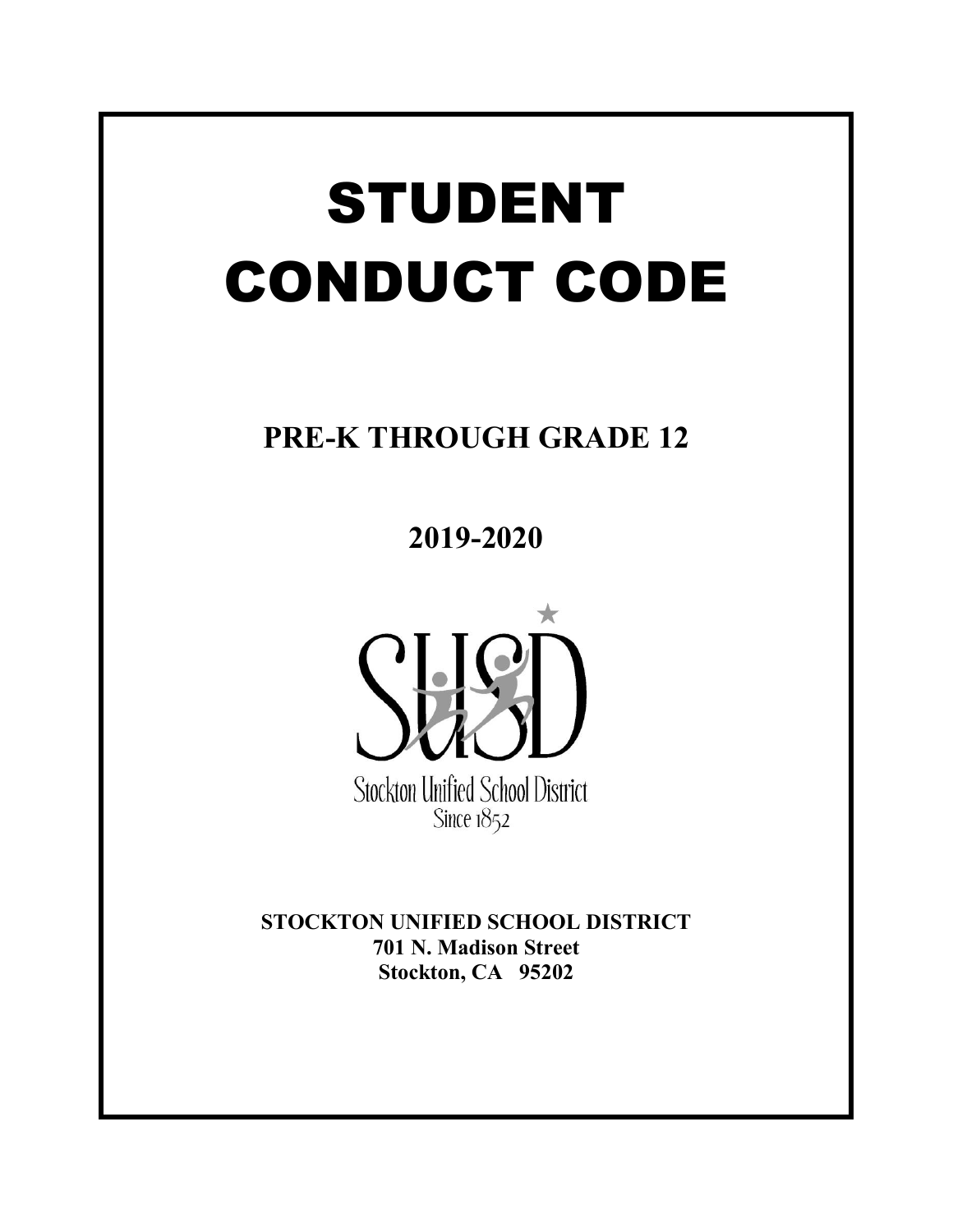# *STUDENT CONDUCT CODE*

# *PRE-K THROUGH GRADE 12*

**Adopted by the Board of Education June 26, 1979**

**First Revision Adopted by the Board of Education August 14, 1984**

**Second Revision Adopted by the Board of Education July 18, 1989**

**Third Revision Adopted by the Board of Education August 9, 1994**

**Additional Printings 1995 - 2019**

# **Stockton Unified School District Board of Education**

Kathleen Garcia Lange P. Luntao Cecilia Mendez Maria Mendez AngelAnn Flores Scot McBrian Candelaria Vargas

# **Dr. John Deasy, Superintendent**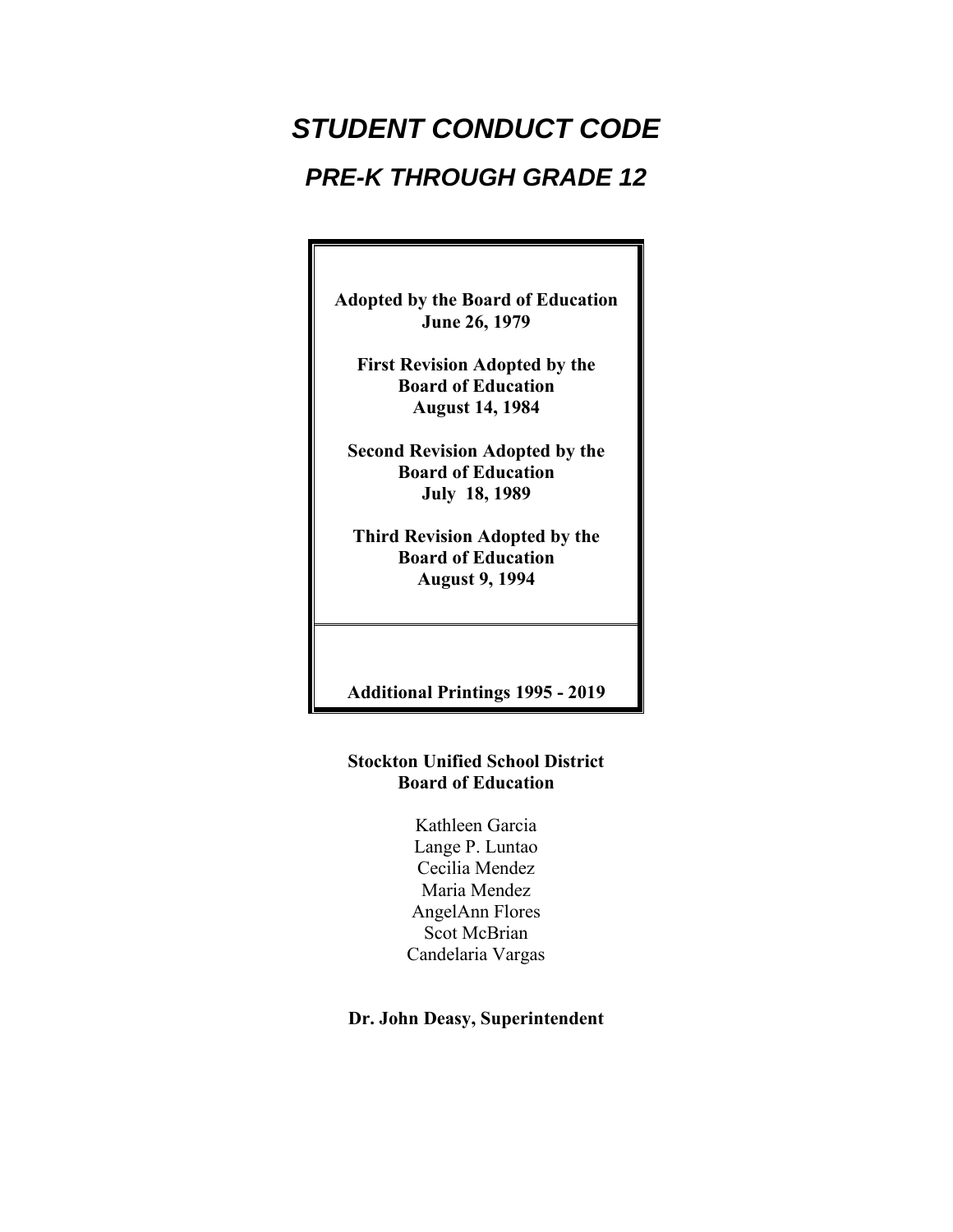# **Philosophy**

Successful schools provide a safe and welcoming environment where students have an opportunity to learn and teachers can devote their time to teaching. Student discipline that focuses on prevention, intervention, and teaching appropriate behavior is an essential factor in this equation.

The Governing Board of Stockton Unified School District desires to provide a safe, supportive, and positive school environment conducive to student learning, which prepares students for their future by fostering a supportive community where students can learn and grow into responsible citizens. The Board believes that clear and consistent expectations for student behavior, education about why certain behavior is inappropriate, the use of effective school and classroom management strategies and parent/guardian involvement can all minimize the need for exclusionary discipline.

The mission of Stockton Unified School District is to provide every student with high quality instruction, a well-rounded educational experience and the support necessary to succeed.

Stockton Unified School District has adopted, for each school, an age appropriate multi-tiered system of support for both academic and behavioral intervention. This tiered response to student misbehavior allows us to intervene at the first sign of misbehavior using strategies and tools to help students understand the role their behavior plays in the classroom environment and in their academic success.

While staff will be using preventative measures and positive discipline strategies whenever possible, it may be necessary to take actions which will result in the loss of instructional time. However, exclusionary discipline should be reserved for situations in which other means of correction have failed to bring about proper school behavior, or for more serious incidents of student misbehavior that pose a threat to others or for behaviors that require exclusion from school by law.

We encourage parents/guardians and students to become thoroughly familiar with the contents of this booklet to ensure that everyone understands both the philosophy behind our conduct code, as well as, the consequences of conduct code violations. Our pledge to students and parents/guardians is that we will treat all students, including those disciplined, respectfully and with fairness.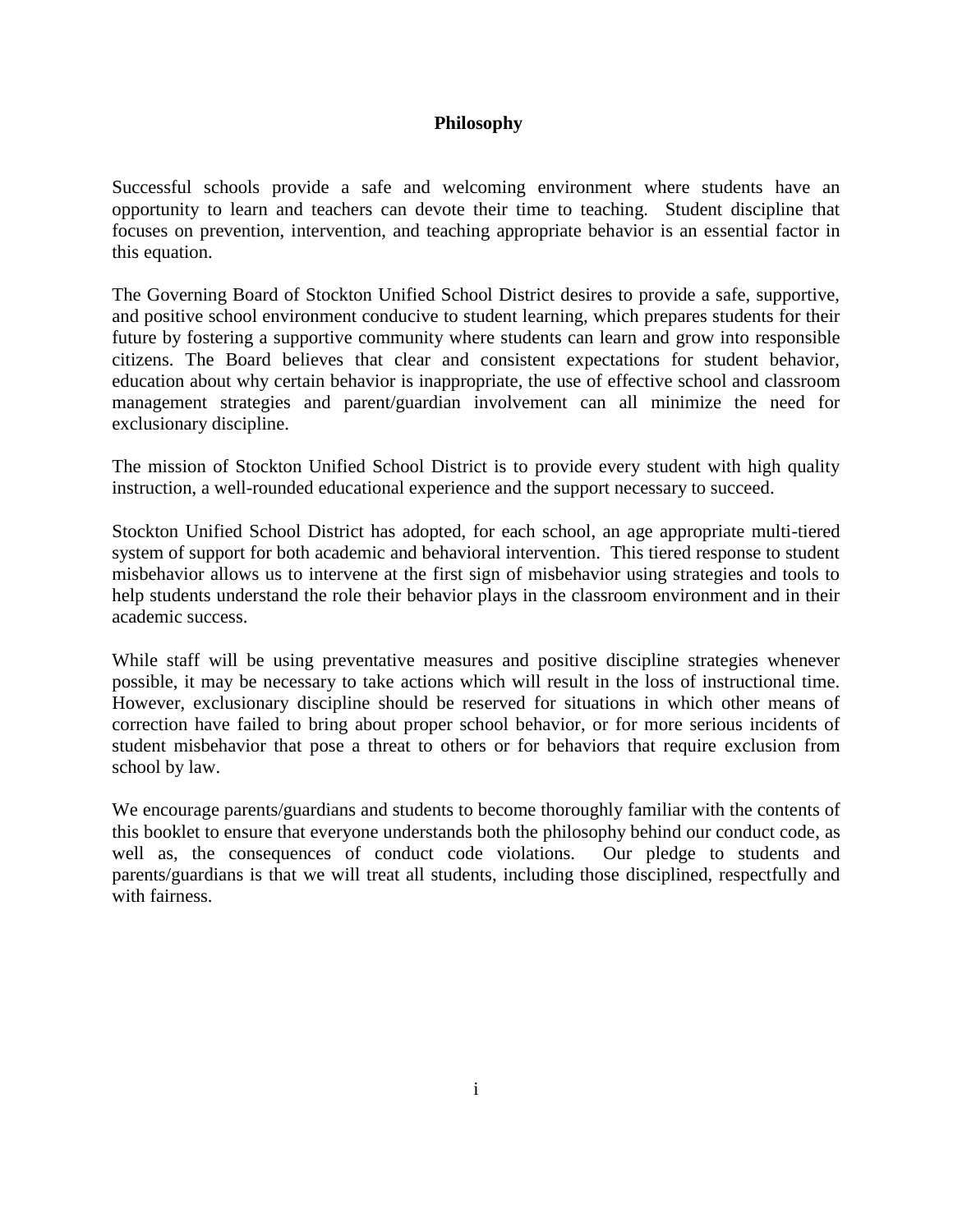#### **Statement to Principals**

Students in Stockton Unified School District, like members of any community, have both rights and responsibilities. It is the obligation of the District to protect those rights and to educate students about their responsibilities.

The purpose of this conduct code is to ensure that all students understand their rights and responsibilities, the consequences of poor student behavior, and both the procedures for addressing student misbehavior as well as the reason for the discipline. This code serves to define offenses according to Education Code and provide each school the framework for student discipline procedures and rules. Administrators should consult the Student Conduct Code Book, the Guidelines for Addressing Conduct Code Violations, Conduct Code Violation Intervention Strategies (based on conduct code violation and the SUSD Police Response Rubric) for information about student discipline and appropriate interventions.

The written school site rules and procedures on school discipline will be provided to continuing pupils and their parents/guardians at the beginning of each school year, as well as transfer students and their parents/guardians at the time of their enrollment in the school.

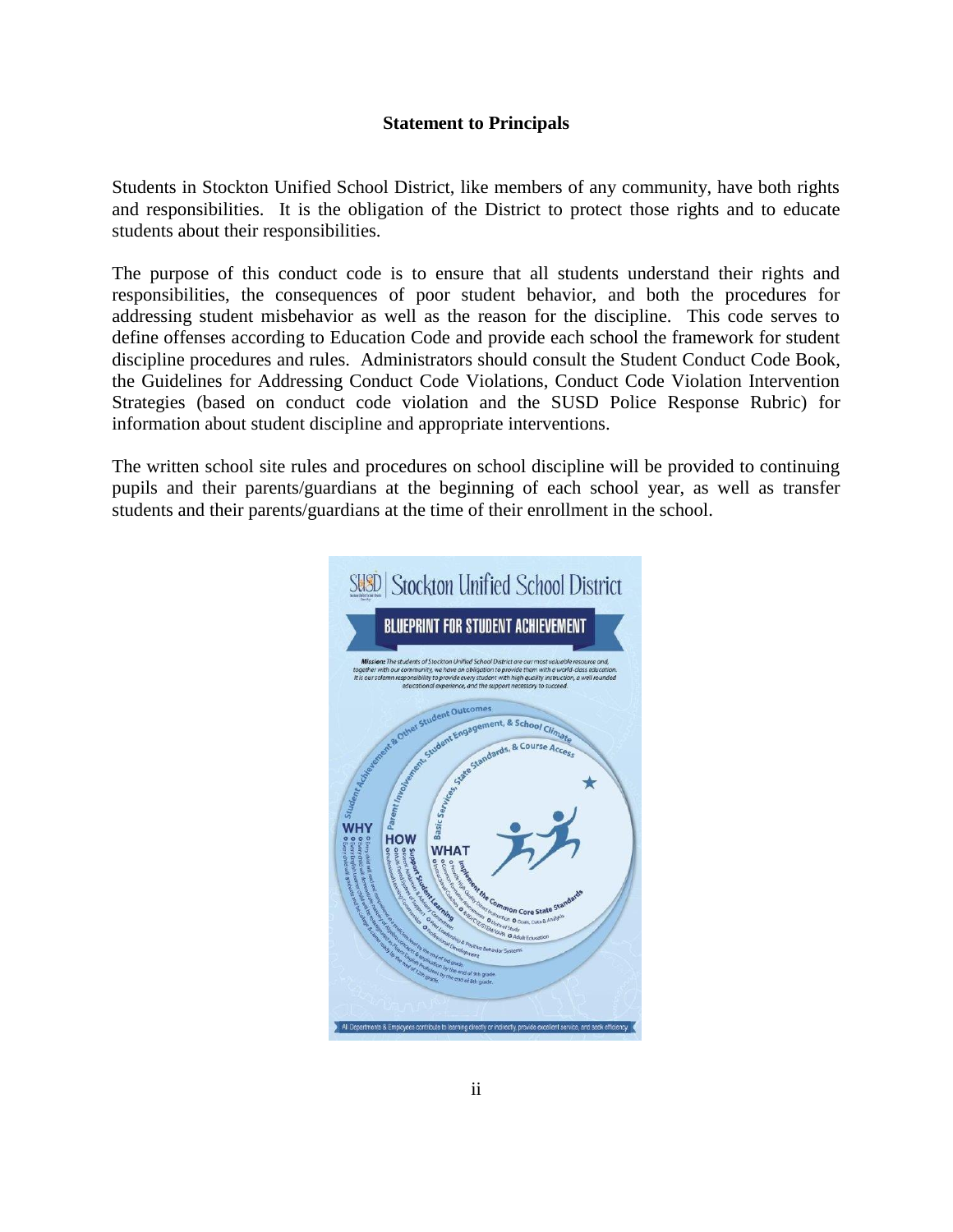# **I. STUDENT RIGHTS**

# 1. **Equal Educational Opportunity**

The schools must provide all students a chance to receive an education. Students have free admission to the schools and the right to attend school until the age of 18 or graduation from high school.

No student can be prevented from participating in any program because of his or her ethnic group, religion, gender, color, race, national origin, physical or mental disability, marital or parental status, or sexual orientation.

Students have the right to equal educational opportunity without interference from other students and people who do not belong on the campus.

#### 2. **Exercise Free Expression**

Freedom of Speech: Students shall have the right to exercise freedom of speech and of the press including, but not limited to, the use of bulletin boards; the distribution of printed materials or petitions; the wearing of buttons, badges, and other insignia; and the right of expression in official publications.

Students writing for school newspapers have the right to exercise freedom of speech, except expression that is obscene, libelous or slanderous. Also prohibited is expression that so incites students as to create a clear and present danger of unlawful acts on school grounds or disruption of school operations.

Students' freedom of expression shall be further limited only as authorized by Education Code sections 48907, 48950, and other applicable state and federal laws.

Other Forms of Expression: Students are entitled to express themselves by displaying or wearing symbols of ethnic, cultural, political, or other values, except for items commonly considered gang-related in our community. Where individual schools have a dress code prohibiting gang-related apparel at school or school activities, the definition of "gang related apparel" shall be defined in the school safety plan. (See Board Policy and Administrative Regulation 5145)

#### 3. **Freedom from Sexual Harassment**

Students have the right to learn in an educational environment free of sexual harassment. This means they are entitled to attend school without being subjected to unwelcome sexual advances, requests for sexual favors, or other verbal, visual or physical conduct of a sexual nature.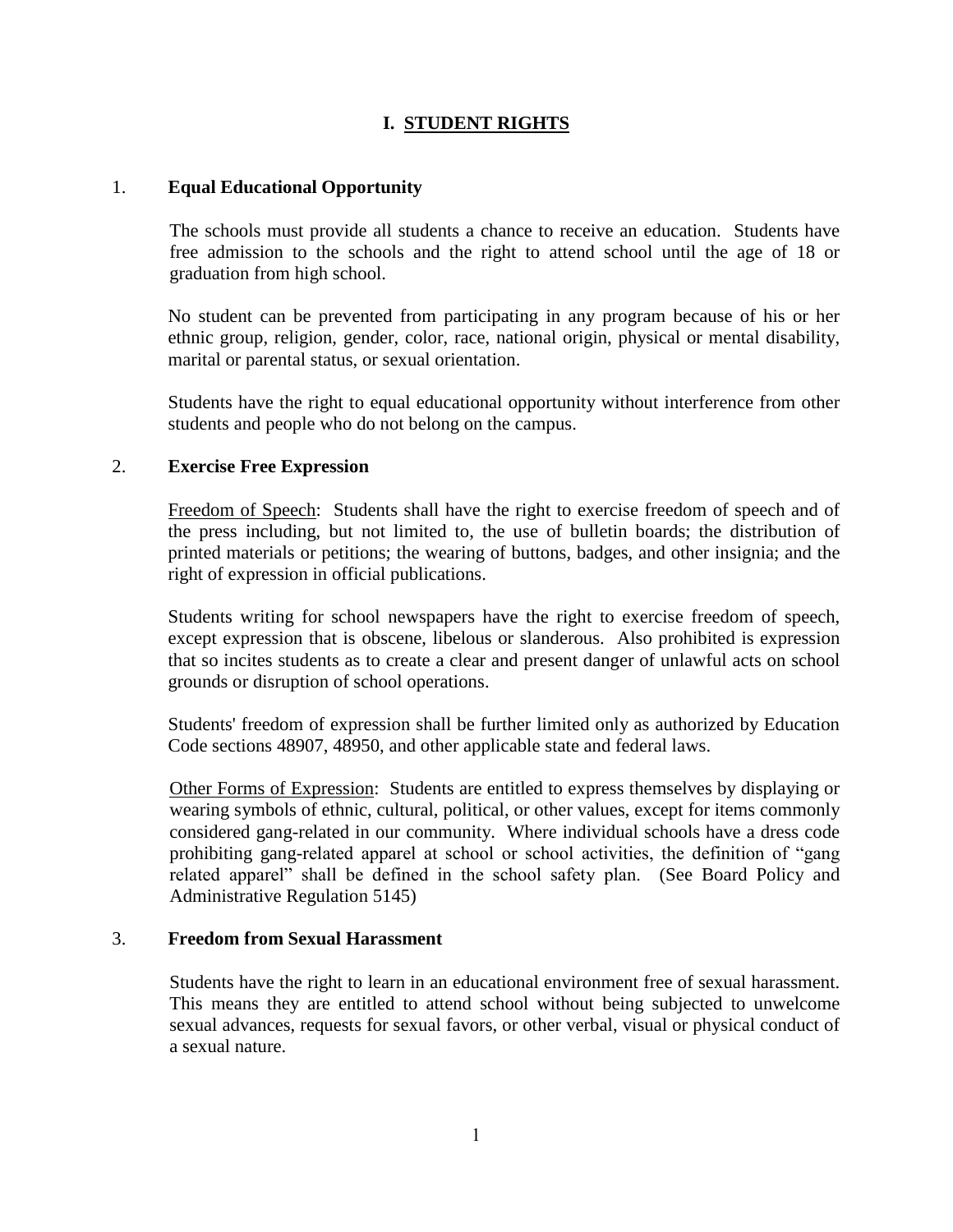# 4. **Freedom of Assembly**

Student organizations, clubs and groups will be given equal access to meet on school premises during reasonable, designated times and allowed to utilize school media including the school newspaper, bulletin boards and public address system in accordance with Board Policy and Administrative Regulation 6145.5.

#### 5. **Due Process**

Students facing significant disciplinary action, such as any form of school exclusion, are entitled to fair procedures to determine if they are at fault. District officials will comply with all procedures for proper notice and appeal as specified in board policy, administrative regulation and in accordance with the law. (See Board Policy 5144.1 and Administrative Regulation 5144.2)

The procedures and methods of appeal are further explained in Section IV.

# 6. **Uniform Complaint Procedures**

The Stockton Unified School District (SUSD) annually notifies its students, employees, parents or guardians of its students, the district advisory committee, school advisory committees, appropriate private school officials, and other interested parties of the Uniform Complaint Procedures (UCP) process.

The SUSD is primarily responsible for compliance with federal and state laws and regulations, including those related to unlawful discrimination, harassment, intimidation or bullying against any protected group, and all programs and activities that are subject to the UCP in: Adult Education; After School Education and Safety; Agricultural Vocational Education; American Indian Education Centers and Early Childhood Education Program Assessments; Bilingual Education; California Peer Assistance and Review Programs for Teachers; Career Technical and Technical Education, Career Technical, Technical Training, Career Technical Education; Child Care and Development; Child Nutrition; Compensatory Education; Consolidated Categorical Aid; Course Periods without Educational Content (for grades nine through twelve); Economic Impact Aid; Education of Pupils in Foster Care and Pupils who are Homeless, and former Juvenile Court Pupils now enrolled in a school district; English Learner Programs; Every Student Succeeds Act/No Child Left Behind (titles I-VII); Local Control Accountability Plans (LCAP); Migrant Education; Physical Education Instructional Minutes (for grades one through six); Pupil Fees; Reasonable Accommodations to a Lactating Pupil; Regional Occupational Centers and Programs; School Safety Plans; Special Education; State Preschool; and, Tobacco-Use Prevention Education.

A pupil fee includes, but is not limited to, all of the following:

1. A fee charged to a pupil as a condition for registering for school or classes, or as a condition for participation in a class or an extracurricular activity, regardless of whether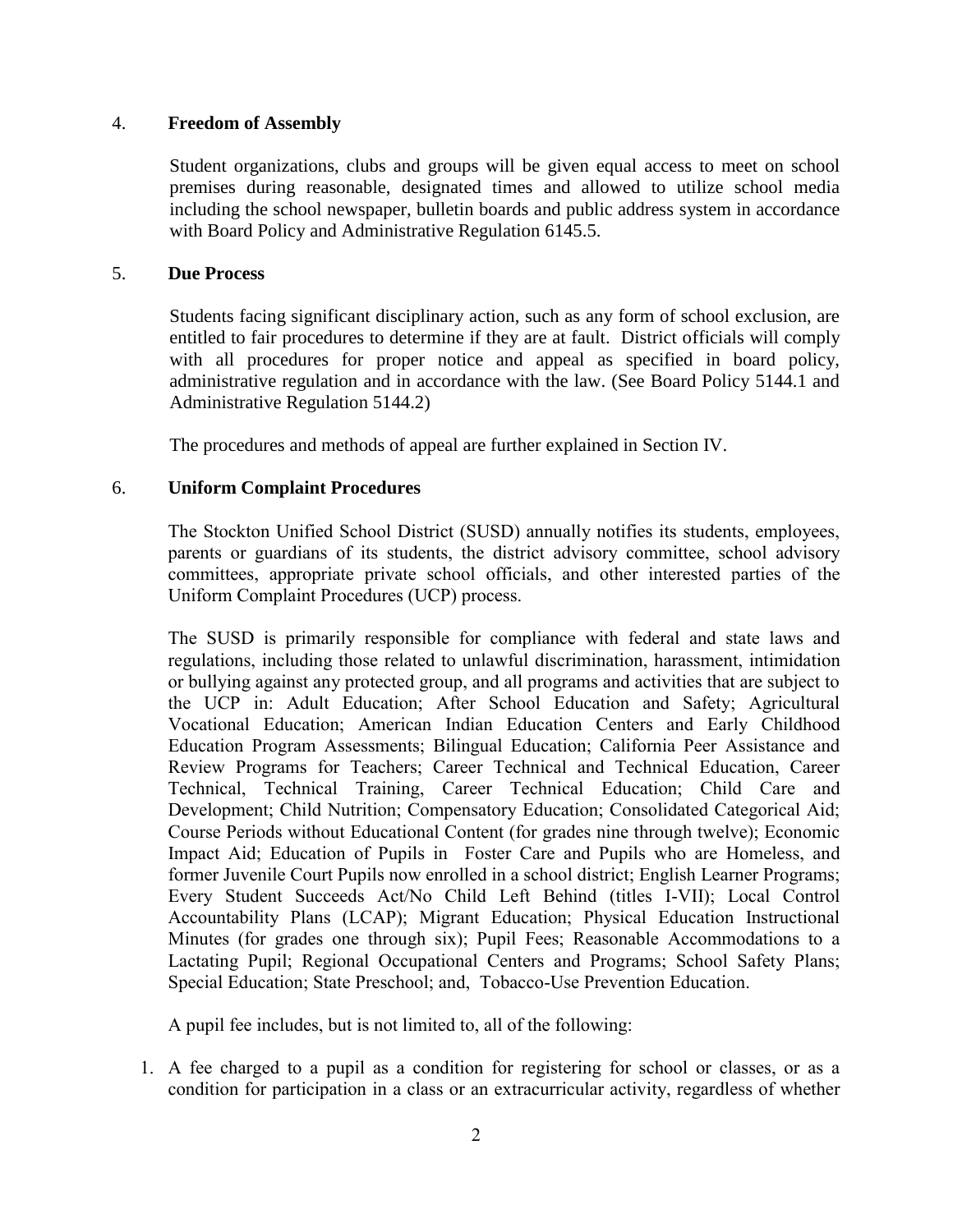the class or activity is elective or compulsory, or is for credit.

- 2. A security deposit, or other payment, that a pupil is required to make to obtain a lock, locker, book, class apparatus, musical instrument, clothes, or other materials or equipment.
- 3. A purchase that a pupil is required to make to obtain materials, supplies, equipment, or clothes associated with an educational activity.

A pupil fees complaint may be filed with the principal of a school or our superintendent or his or her designee. A pupil fees and/or LCAP complaint may be filed anonymously, however, the complainant must provide evidence or information leading to evidence to support the complaint.

A pupil enrolled in a school in our district shall not be required to pay a pupil fee for participation in an education activity.

A pupil fee complaint shall be filed no later than one year from the date the alleged violation occurred.

We shall post a standardized notice of the educational rights of foster care, pupils who are homeless, and former juvenile court pupils now enrolled in a school district as specified in EC Sections 48853, 48853,5, 51225,1, and 51225.2. This notice shall include complaint process information, as applicable.

The staff member, position, or unit responsible to receive UCP complaints in our agency  $i$ s:

Dee Alimbini, Compliance Services 701 North Madison Street Stockton, CA 95202-1687 (209) 933-7100 email: dalimbini@stocktonusd.net

Complaints will be investigated and a written report with a Decision will be sent to the complainant within sixty (60) days from the receipt of the complaint. This time period may be extended by written agreement of the complainant. The person responsible for investigating the complaint shall conduct and complete the investigation in accordance with our UCP policies and procedures.

The complainant has a right to appeal our Decision of complaints regarding specific programs and activities subject to the UCP, pupil fees and the LCAP to the California Department of Education (CDE) by filing a written appeal within 15 days of receiving our Decision. The appeal must be accompanied by a copy of the originally-filed complaint and a copy of our Decision.

We advise any complainant of civil law remedies, including, but not limited to,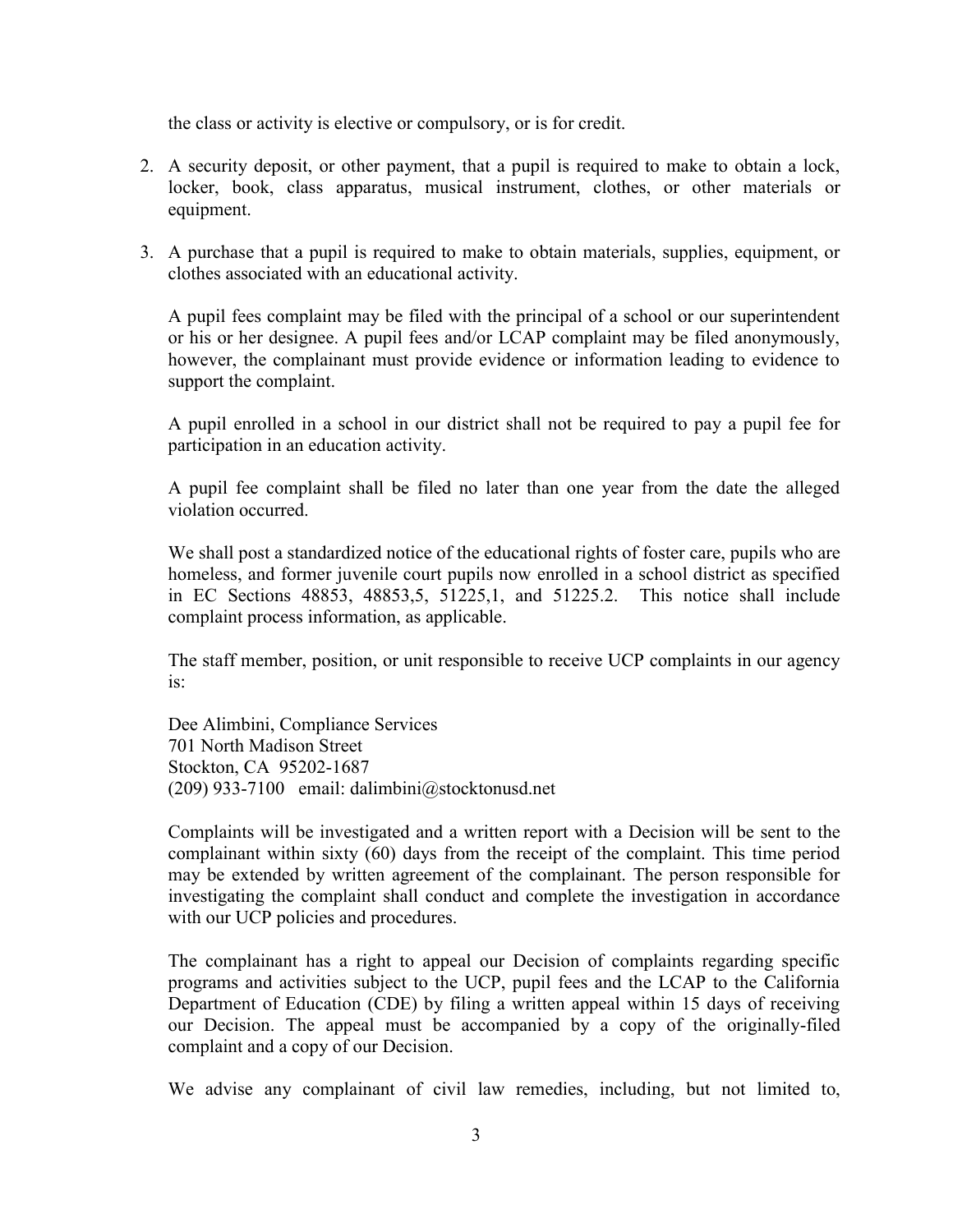injunctions, restraining orders, or other remedies or orders that may be available under state or federal discrimination, harassment, intimidation or bullying laws, if applicable.

Copies of our Uniform Complaint Procedures process shall be available free of charge and is also on our website: www.stocktonusd.net

#### 7. **SUSD Police Department Complaint Procedures**

Policies and complaint forms specific to the SUSD Police Department may be obtained from the District Police Department at 640 N. San Joaquin Street, Stockton, CA 95202, or by calling (209) 933-7085 or at 701 N. Madison Street, Stockton, CA 95202. Complaints must be filed in writing to Police Department. Specific timelines may apply to complaints regarding police services.

#### 8. **Reasonable Searches**

A principal or designee may conduct a reasonable search of a student's person, a student's belongings in the student's possession or in the student's locker or desk, or of the student's vehicle parked on District property when there is reasonable, articulable suspicion to suspect the student possesses contraband. Contraband may include illegal substances, drug paraphernalia, weapons, or other objects or substances, which may be injurious to the student or others. While school authorities will respect the rights of each student in the use of his/her locker and desk, lockers and desks are the property of the school and are assigned to students for the purpose of storing school-related materials and items essential to the physical well-being of the student.

The District may use random, unannounced metal detector scans and contraband sniffing dogs as part of its program to promote safety and to deter the presence of weapons and drugs on school campuses. Signs are posted at all schools to explain that anyone entering the school may be searched when on campus or attending athletic or extracurricular events.

The District will conduct searches pursuant to the procedures included in Board Policy and Administrative Regulation 5145.12.

# **II. STUDENT RESPONSIBILITIES**

# **Students are expected to:**

#### 1. **Attend School Daily, Unless Valid Excuse is Provided**

Regular school attendance provides students with the opportunity to have a successful school experience that culminates in high school completion. In California, a student is required by law to attend school between the ages of 6 and 18.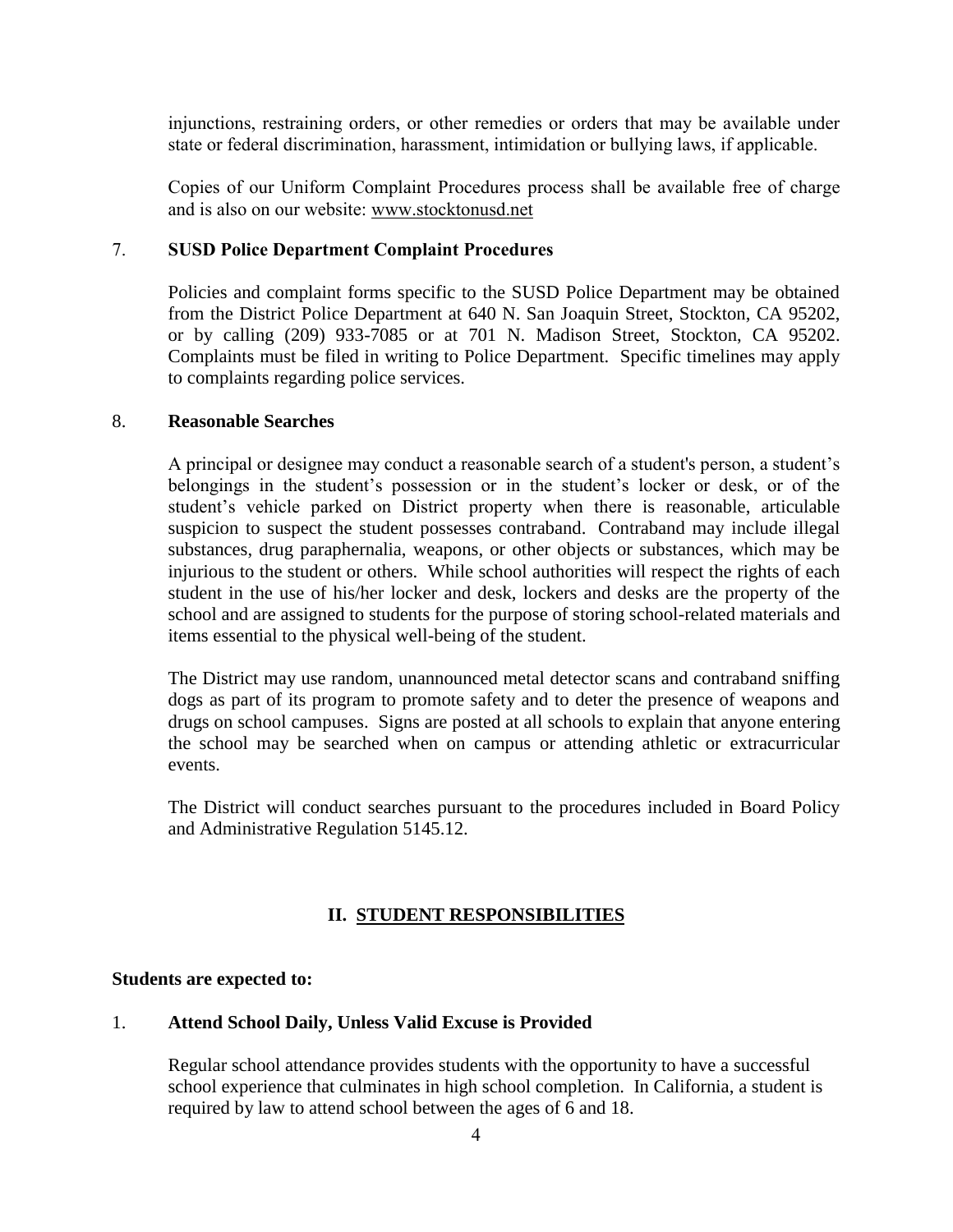## 2. **Be On Time For All Classes**

Being on time helps to ensure that everyone can learn free of distraction, and that no one misses critical information being taught. Entering a classroom after a lesson has begun can interfere with the rights of others to learn and study.

# 3. **Obey School Based Behavioral Expectations**

Behavioral expectations are designed to allow all students to participate in their education and to limit distractions caused by other students.

# 4. **Leave Unnecessary Items At Home**

Items which distract from the learning environment should not be brought to school. Such items should not be brought to school unless specifically authorized in writing by a teacher or administrator. Items which are considered to be distractions to instruction or creating an unsafe learning environment may be taken away and turned into the office to be returned to the student with a warning at the end of the day.

#### 5. **Cooperate With The School Community**

Every community depends upon the willingness of citizens, including students, parents/guardians, teachers, and other District personnel, to play a part in upholding the rules by which everyone has agreed to live. Therefore, it is important to help others protect their school community.

# 6. **Complete All In-Class And Homework Assignments And Meet Deadlines**

In order to benefit from the educational opportunity provided by school, it is important to complete the assigned work, including assigned homework.

# 7. **Respect Public Property And Carefully Use And Return All Materials And Equipment**

Damage to school property and materials denies others the use of such property and materials and limits the educational process.

#### 8. **Come To Class With Necessary Books And Materials**

In order to benefit the most from your education, it is important to come to class prepared to learn. This includes bringing necessary books and materials.

#### 9. **Ensure That School Correspondence To Parents/Guardians Reaches Home**

Education requires a partnership between the home and the school. This allows parents/guardians and teachers to help students when they are having difficulties.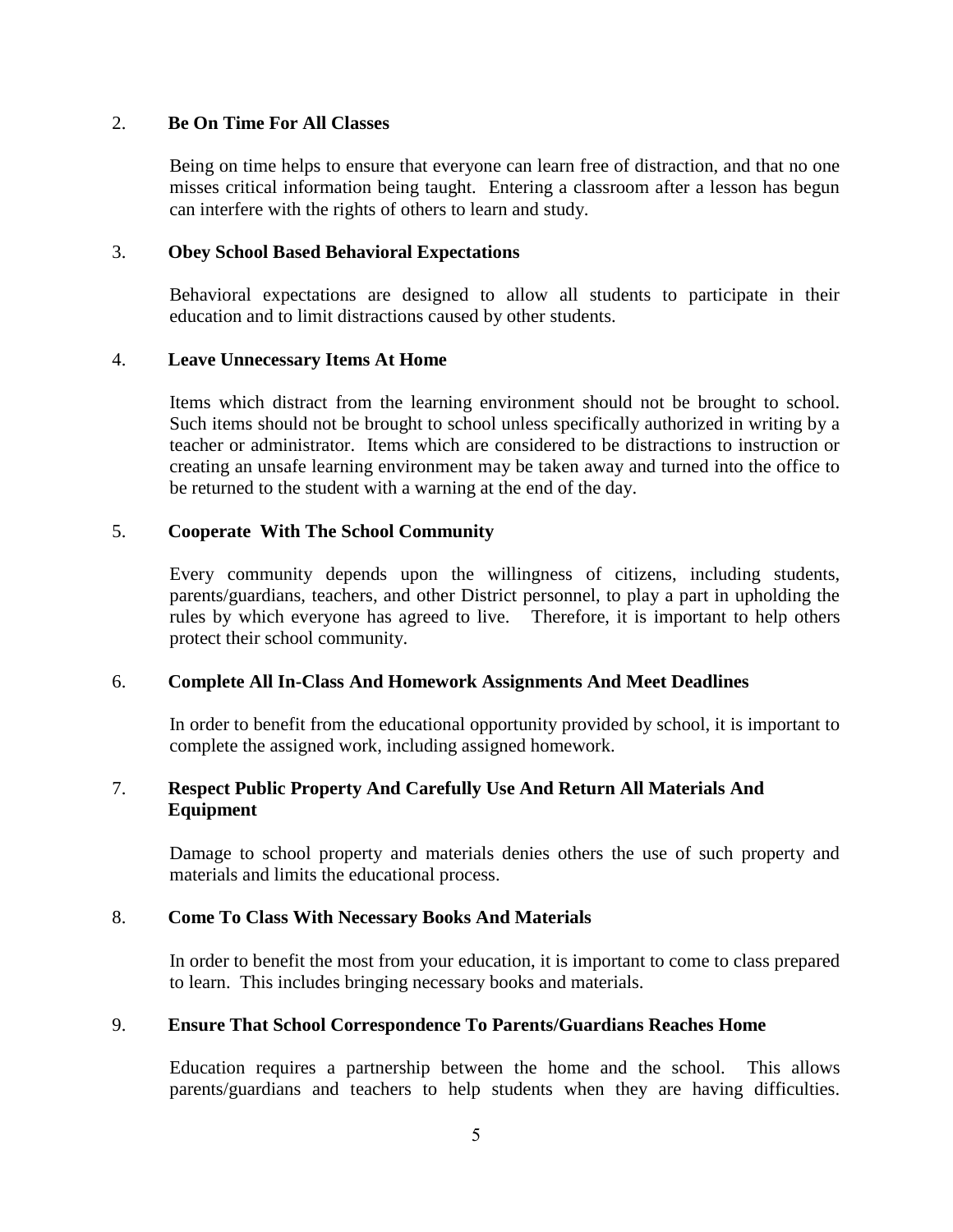Teachers and other school personnel will communicate with parents/guardians by sending materials home with the student. The student is to make sure that all materials are given to the parent/guardian.

# 10. **Follow Directions From Responsible Adults**

It is important for students to follow the directions of teachers and other school personnel, as well as to obey school rules.

# 11. **Maintain Academic Standards**

To encourage and promote academic excellence, students shall have maintained at least a 2.0 grade point average in all enrolled classes during the previous grading period in order to participate in athletics, extracurricular and co-curricular activities. This policy applies to students in grades 7-12 inclusive.

# **III. CONDUCT CODE VIOLATIONS AND CONSEQUENCES**

# **Introduction**

The Governing Board is committed to providing a safe, supportive, and positive school environment which is conducive to student learning and preparing students for responsible citizenship by fostering self-discipline and personal responsibility. The Board believes that high expectations for student behavior, use of effective school and classroom management strategies, provision of appropriate intervention and support, and parent involvement can minimize the need for disciplinary measures that exclude students from instruction as a means for correcting student misbehavior.

Should your child's school determine the need for disciplinary measures for a particular incident or continued misbehavior, the following actions may be taken by the school:

Referral for Counseling – Students may be referred to the school counselor to discuss issues that interfere with learning.

Counseled and Warned – Student is counseled as to their responsibilities and the consequences of continued inappropriate behavior.

Class Suspension – Student may be removed from a particular class for a period of time to reflect on inappropriate behavior and meet with school counselor or administrator. Parents will be asked to attend a conference with the teacher and school administrator or counselor. (Education Code 48910)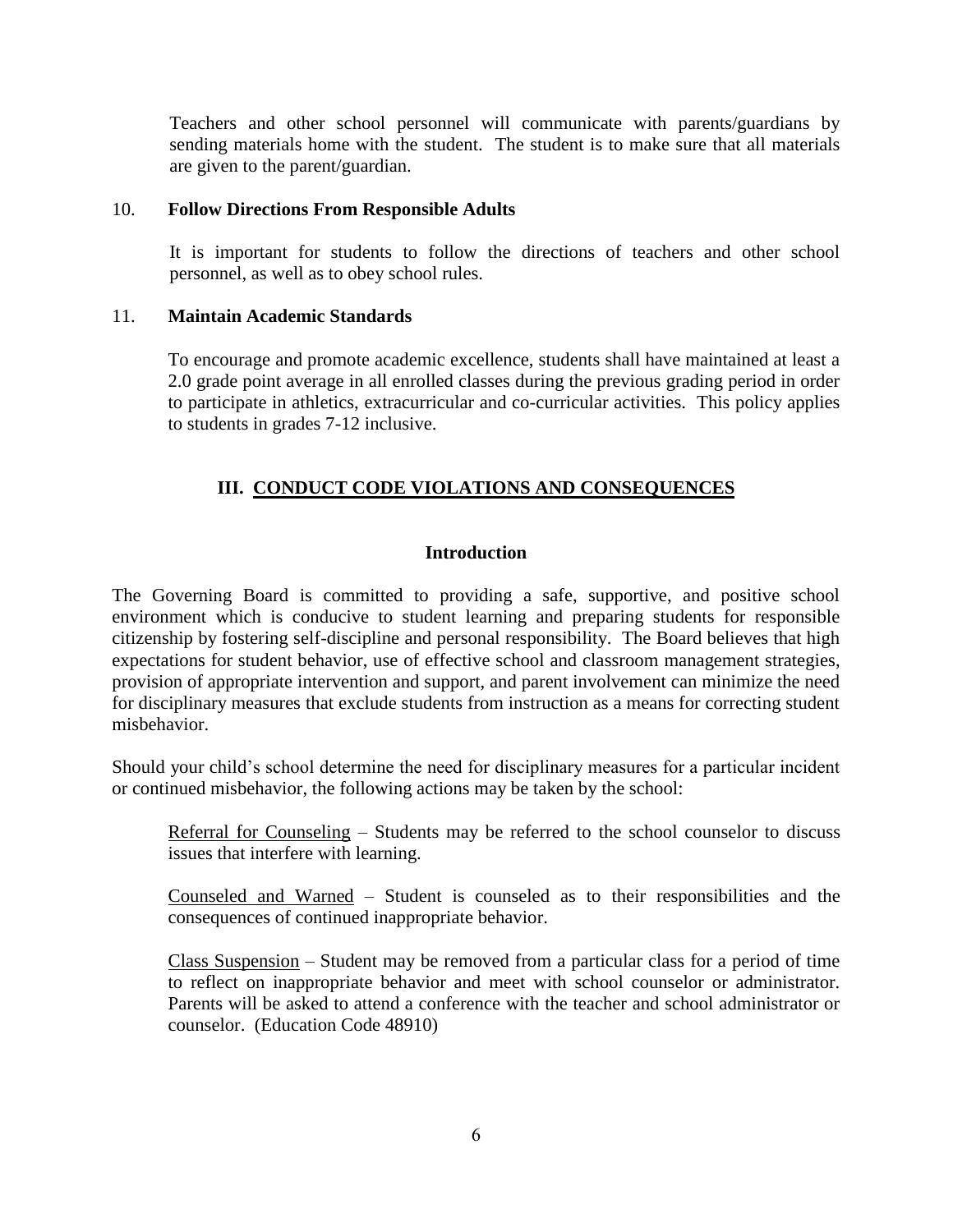Parent/Guardian Contact – Parent/Guardian may be asked to attend a conference with the teacher, administrator, and counselor or an Individualized Education Plan team meeting (IEP) to discuss their child's inappropriate or disruptive behavior.

Detention – Student will be assigned detention outside of the instructional day, which may be combined with community service.

Community Service – Schools may assign community service on the school campus in lieu of in-school or out of school suspension. Community service may be assigned off the school site with the permission of the parent/guardian. (Education Code 48900.6)

Saturday School – Students who are absent from classes without an excused or approved reason may be *required* to attend weekend school. Students may be asked to attend Saturday School for minor infractions in lieu of class suspension or out of school suspension.

Loss of Privileges – Limitations on a student's participation in school activities such as extracurricular activities such as music performances, athletics, or school dances.

In-School Suspension – A suspension from regular classes which takes place at the school site under the direction of certificated personnel.

 $Out-of-School$  Suspension – A suspension from regular classes in which the student is prohibited from attending school, participating in school activities, and being on the school grounds or on any other school campus.

Notification of Appropriate Law Enforcement Agencies – Stockton Unified School District has its own police force. There are certain offenses which the District is required by law to report to law enforcement and which may require police intervention. These include gun, drug and alcohol offenses as well as when there is a clear and immediate threat of harm to students, teachers or public safety. (See Education Code section 48902)

Transfer to Alternative Program – Continued actions by the student which result in suspension from the school up to twenty days and when all other school based interventions have been exhausted may result in a transfer to an alternative school in or out of the District through the Student Attendance Review Board for habitual insubordination.

Expulsion – In some cases of serious misconduct expulsion is required by Education Code for a first offense. For other offenses, and after the school has exhausted all school based interventions, the student may be expelled from the school and/or District and be required to attend an alternative school in or out of the District.

Extension of Suspension – When a student has committed an expellable offense, the school may ask the Superintendent's designee to extend the suspension from school until a due process hearing can be held.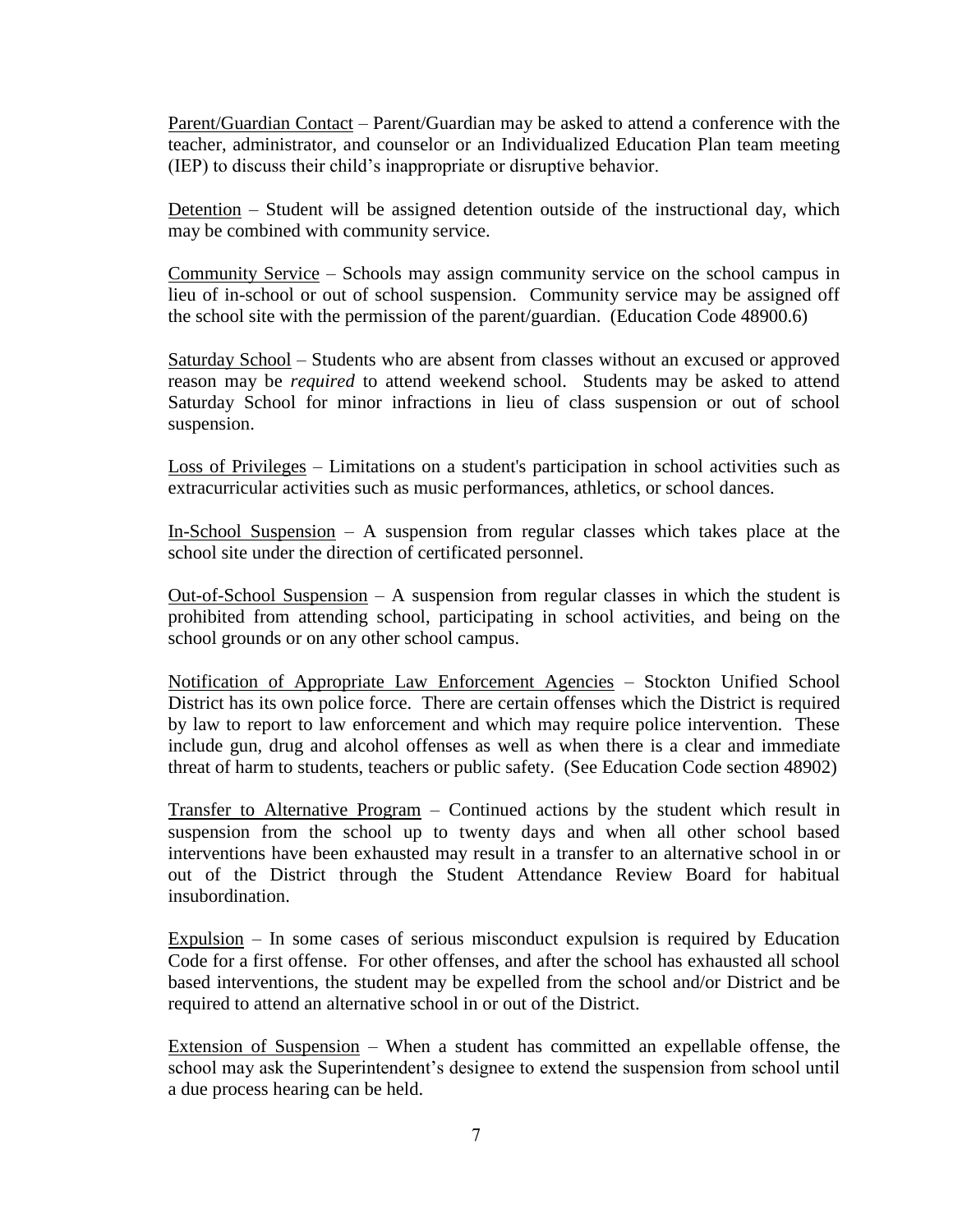# **GROUNDS FOR DISCIPLINARY ACTION**

California State Education Code is clear that schools discipline students for misbehavior when the offense occurs (1) while on school grounds, (2) while going to or coming from school (3) during the lunch period whether on or off campus, and (4) during, or while going to or from, a school-sponsored activity.

Examples of unacceptable behavior are listed below. The explanations and consequences listed below for Conduct Code violations are in summary form and may include other specific behaviors and/or consequences not mentioned in the text. Students may be suspended and/or expelled from school for violations of Education Codes 48900, 48900.2, 48900.3, 48900.4, 48900.7 and 48915. However, suspension will only be used for a first offense for the offenses identified by law or where it is determined the student's presence causes a danger to persons. Similarly, expulsion will only be utilized for first offenses in serious cases of misconduct and as required by Education Code. Schools will attempt to work with the student and parent/guardian to help the student improve behavior and stop inappropriate or disruptive behavior that interferes with the right of all students to learn.

# **Mandatory Recommendation to Expel and Mandatory Expulsion Offenses**

The District is required to recommend expulsion and the student must be expelled if it is found he/she committed an act in violation of Education Code 48915(c)(1, 2, 3, 4, 5).

1. **Offense:** Possessed, sold or otherwise furnished any firearm, unless, in the case of possession of any object of this type, the student had obtained written permission to possess the item from a certificated school employee, with the principal or principal's designee's agreement. (Education Code 48900(b), 48915(c)(1))

**Explanation:** A firearm is defined as a device, designed to be used as a weapon, which expels a projectile by the force of an explosion or other form of combustion.

**Consequences:** Immediate suspension from school, *mandatory* recommendation for expulsion, and *mandatory* expulsion where it is found student committed the act. Report to law enforcement.

2. **Offense:** Brandishing a knife at another person. (Education Code 48915(c)(2))

**Explanation:** A knife means any dirk, dagger, or other weapon with a fixed, sharpened blade fitted primarily for stabbing, a weapon with a blade fitted primarily for stabbing, a weapon with a blade longer than 3 ½ inches, a folding knife with a blade that locks into place, or a razor with an unguarded blade. (Education Code  $48915(g)$ )

**Consequences:** Immediate suspension from school, *mandatory* recommendation for expulsion, and *mandatory* expulsion where it is found student committed the act. Mandatory report to law enforcement. (Education Code 48902)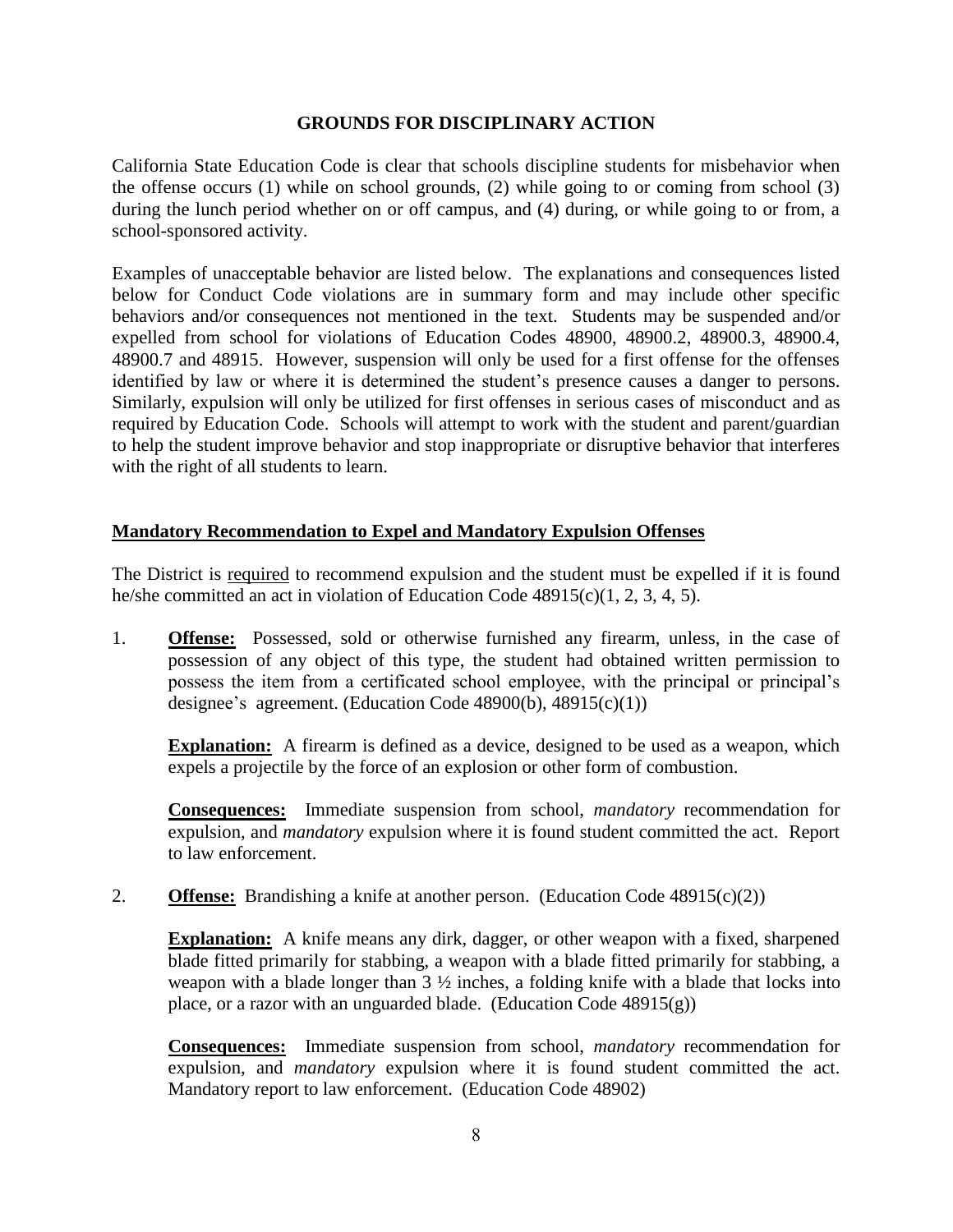3. **Offense:** Unlawfully selling a controlled substance listed in Health and Safety Code [11053-](http://gamutonline.net/displayPolicy/149830/5)[11058.](http://gamutonline.net/displayPolicy/149833/5) (Education Code 48900(c), 48915(c)(3))

**Explanation:** The California State Health and Safety Code defines controlled substances. Alcoholic beverages and any other intoxicants (such as marijuana) of any kind are prohibited on school campuses or at school sponsored activities.

**Consequences:** Immediate suspension from school, *mandatory* recommendation for expulsion, and *mandatory* expulsion where it is found student committed the act. Report to law enforcement.

4. **Offense:** Committed or attempted to commit sexual assault or sexual battery. (Education Code 48900(n), 48915(c)(4))

**Explanation:** Sexual assault, means any of the following:

- a. Rape, as defined in Section 261 of the Penal Code.
- b. Sodomy, as defined in Section 286 of the Penal Code.
- c. Lewd or lascivious acts as defined in paragraph Section 288 of the Penal Code.
- d. Oral copulation, as defined in Section 288a of the Penal Code.
- e. Sexual penetration, as defined in Section 289 of the Penal Code.
- f. Sexual battery is defined by Section 243.4 of the Penal Code.

**Consequences:** Immediate suspension from school, *mandatory* recommendation for expulsion, and *mandatory* expulsion where it is found student committed the act. Report to law enforcement.

5. **Offense:** Possession of an explosive as defined by 18 USC 921. (Education Code 48915(c)(5))

**Explanation:** An explosive is defined as a destructive device, incendiary or poison gas or projectile containing any explosive or incendiary material or other chemical substance. (Education Code 48915(h), United States Code Title 18, Section 921)

**Consequences:** Immediate suspension from school, *mandatory* recommendation for expulsion, and *mandatory* expulsion where it is found student committed the act. Report to law enforcement.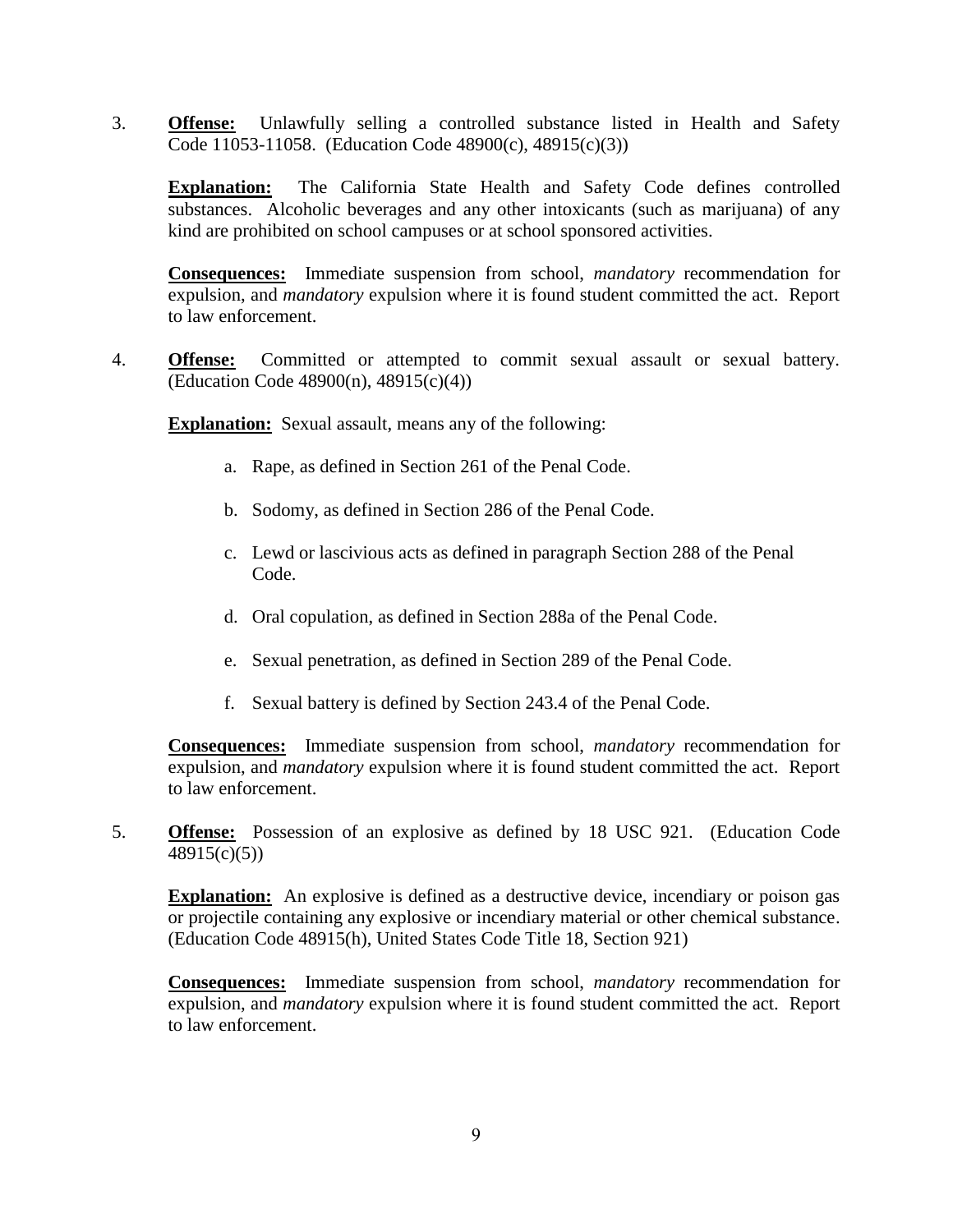# **Mandatory Recommendation to Expel Offenses Unless Extenuating Circumstances Exist**

For these offenses the student must be recommended for expulsion, unless the Superintendent or principal determines that expulsion should not be recommended under the particular circumstances or that an alternative means of correction would address the conduct.

Expulsion for the following offenses must be based on a finding that at least one of the following exists: (1) Other means of correction are not feasible or have repeatedly failed to bring about proper conduct, or (2) Due to the nature of the act, the presence of the pupil causes a continuing danger to the physical safety of the pupil or others.

1. **Offense:** Causing serious physical injury to another person except in self-defense. (Education Code 48900(a)(1), 48900(a)(2), 48915(a)(1)(A))

**Explanation:** Examples include threatening or attempting to cause physical injury with a deadly weapon/dangerous object/explosive device or any other means of force likely to cause great bodily injury. Causing or attempting to cause serious physical injury upon the person of another. Fighting, in which both parties have contributed to the confrontation by verbal and/or physical action, or when a fight has been provoked by one person in which both persons participate.

**Consequences:** Parent/guardian conference, suspension from school. *Mandatory* recommendation to expel unless circumstances identified above exist. Report to law enforcement.

2. **Offense:** Possession of any knife as defined in Education Code 48915(g), explosive, or other dangerous object of no reasonable use to the student. (Education Code 48900(b), 48915(a)(1)(B))

**Explanation:** A knife means any dirk, dagger, or other weapon with a fixed, sharpened blade fitted primarily for stabbing, a weapon with a blade fitted primarily for stabbing, a weapon with a blade longer than 3 ½ inches, a folding knife with a blade that locks into place, or a razor with an unguarded blade. (Education Code  $48915(g)$ ) A dangerous object is one of no use to the student and may cause injury or harm to another. *Examples* of dangerous objects are laser pointers, brass knuckles, a connected ring that covers more than one finger, nunchaku-like weapons, or firecrackers.

**Consequence:** Parent/guardian conference, suspension from school. *Mandatory* recommendation to expel unless circumstances identified above exist. Report to law enforcement.

3. **Offense:** Unlawful possession of any controlled substance as defined in Health and Safety Code 11053-11058. (Education Code 48900(c), 48915(a)(1)(C))

**Explanation:** The California State Health and Safety Code defines controlled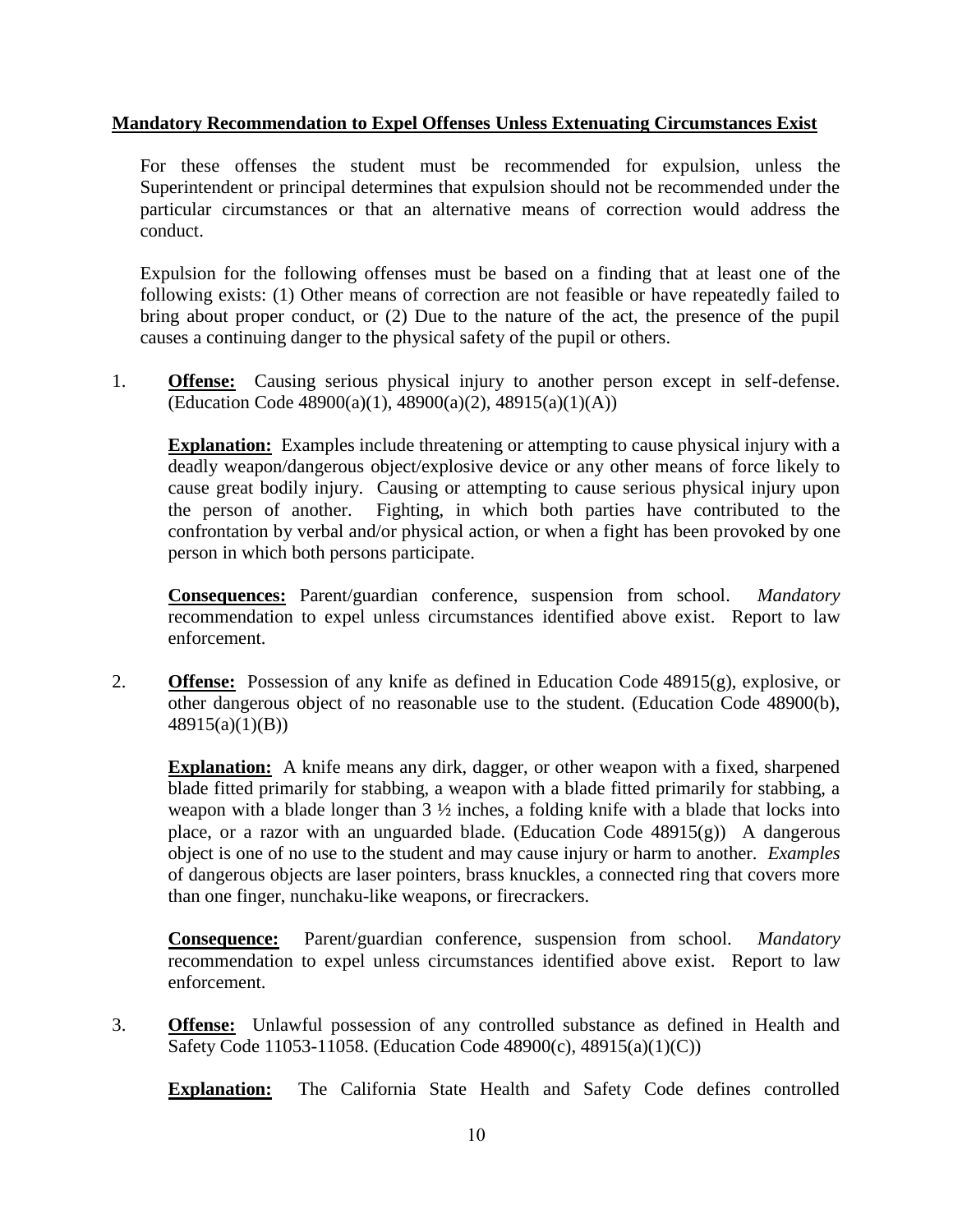substances. Alcoholic beverages and any other intoxicants (such as marijuana) of any kind are prohibited on school campuses or at school sponsored activities.

**Consequences:** Parent/guardian conference. Suspension from school. *Mandatory* recommendation to expel unless it is the first offense for the possession of not more than one avoirdupois ounce of marijuana, other than concentrated cannabis, or the student is in possession of over the counter medication for medical purposes, or prescription medication prescribed for the student by a physician, or circumstances identified above exist. Referral to substance abuse counseling. Report to law enforcement.

4. **Offense:** Robbery or Extortion. (Education Code 48900(e), 48915(a)(1)(D))

**Explanation:** Robbery is the taking of personal property from another without permission accomplished by means of force or fear. Extortion is the obtaining of property from another, with his consent, induced by a wrongful use of force or fear.

**Consequences:** Parent/guardian conference, suspension from school. *Mandatory* recommendation to expel unless circumstances identified above exist. Restitution. Report to law enforcement.

5. **Offense:** Assault or battery, as defined in Penal Code 240 and 242, upon any school employee. (Education Code 48915(a)(1)(E))

**Explanation:** Battery (any willful and unlawful use of force or violence upon the person of another, Penal Code 242) or assault (an unlawful attempt, coupled with present ability, to commit a violent injury on the person of another, Penal Code 240). Examples of assault and battery include threatening or attempting to cause physical injury with a deadly weapon/dangerous object/explosive device or any other means of force likely to cause great bodily injury. Causing or attempting to cause serious physical injury upon the person of another. Intentional and willful use of force upon any school employee acting in the course of his/her duties.

**Consequences:** Suspension from school. *Mandatory* recommendation to expel unless circumstances identified above exist. Report to law enforcement.

# **Discretionary Discipline Offenses**

**Suspension, including supervised suspension (Education Code 48911.1) shall be imposed only when other means of correction fail to bring about proper conduct. All interventions must be documented in the student's record. Suspension may be imposed on the first offense for violation of Education Code 48900(a-e) or when the Superintendent or principal determines that the student's presence causes a danger to persons. (Education Code 48900.5)**

**Stockton Unified School District has adopted, for each school, an age appropriate multitiered system of support for both academic and behavioral intervention. This tiered**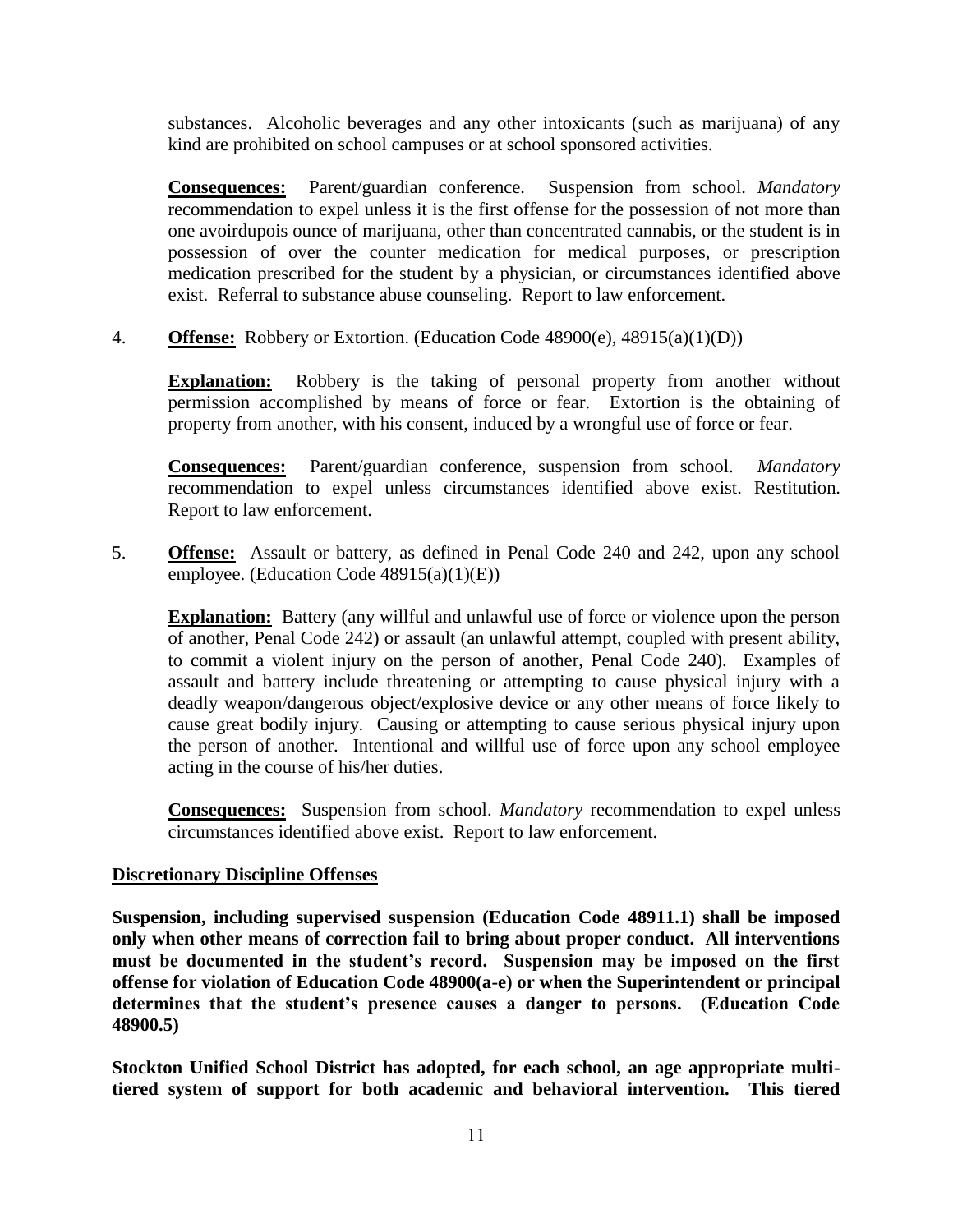**response to student misbehavior allows us to intervene at the first sign of misbehavior using strategies and tools to help students understand the role their behavior plays in the classroom environment and in their academic success.**

1. **Offense:** Caused, attempted to cause, or threatened to cause physical injury to another person or willfully used force or violence upon the person of another, except in selfdefense. (Education Code 48900(a))

A student who aids or abets the infliction or attempted infliction of physical injury on another person, as defined in Penal Code [31,](http://gamutonline.net/displayPolicy/250705/index.html) may be suspended, but not expelled. However, such a student may be suspended or expelled pursuant to Education Code [48900\(](http://gamutonline.net/displayPolicy/137736/index.html)a) when he/she has been adjudged by a juvenile court to have committed, as an aider or abettor, a crime of physical violence in which the victim suffered great or serious bodily injury. (Education Code [48900\(](http://gamutonline.net/displayPolicy/137736/index.html)t))

**Explanation:** Battery or assault. Threatening or attempting to cause physical injury with a deadly weapon/dangerous object/explosive device or any other means of force likely to cause great bodily injury. Causing or attempting to cause serious physical injury upon the person of another. Fighting, in which both parties have contributed to the confrontation by verbal and/or physical action, or when a fight has been provoked by one person in which both persons participate.

**Consequence:** Parent/guardian conference. Suspension from school. Possible recommendation for expulsion. Report to law enforcement.

2. **Offense:** Possessed, sold, or otherwise furnished a knife, or other dangerous object, unless, in the case of possession of an object of this type, the pupil had obtained written permission to possess the item from a certificated school employee, which is concurred in by the principal or the designee of the principal. (Education Code 48900(b))

**Explanation:** A knife means any dirk, dagger, or other weapon with a fixed, sharpened blade fitted primarily for stabbing, a weapon with a blade fitted primarily for stabbing, a weapon with a blade longer than 3 ½ inches, a folding knife with a blade that locks into place, or a razor with an unguarded blade. (Education Code  $48915(g)$ ) A dangerous object is one of no use to the student and may cause injury or harm to another. *Examples* of dangerous objects are laser pointers, brass knuckles, a connected ring that covers more than one finger, nunchaku-like weapons, or firecrackers.

**Consequences:** Suspension from school. Possible recommendation for expulsion. Potential suspension from school. Referral to counseling. Report to law enforcement.

3. **Offense:** Unlawfully possessed, used, sold, or otherwise furnished, or been under the influence of an alcoholic beverage, or an intoxicant of any kind. Unlawfully possessed, used, or otherwise furnished, or been under the influence of a controlled substance as defined Chapter 2 (commencing with Section 11053) of Division 10 of the Health and Safety Code. (Education Code 48900(c))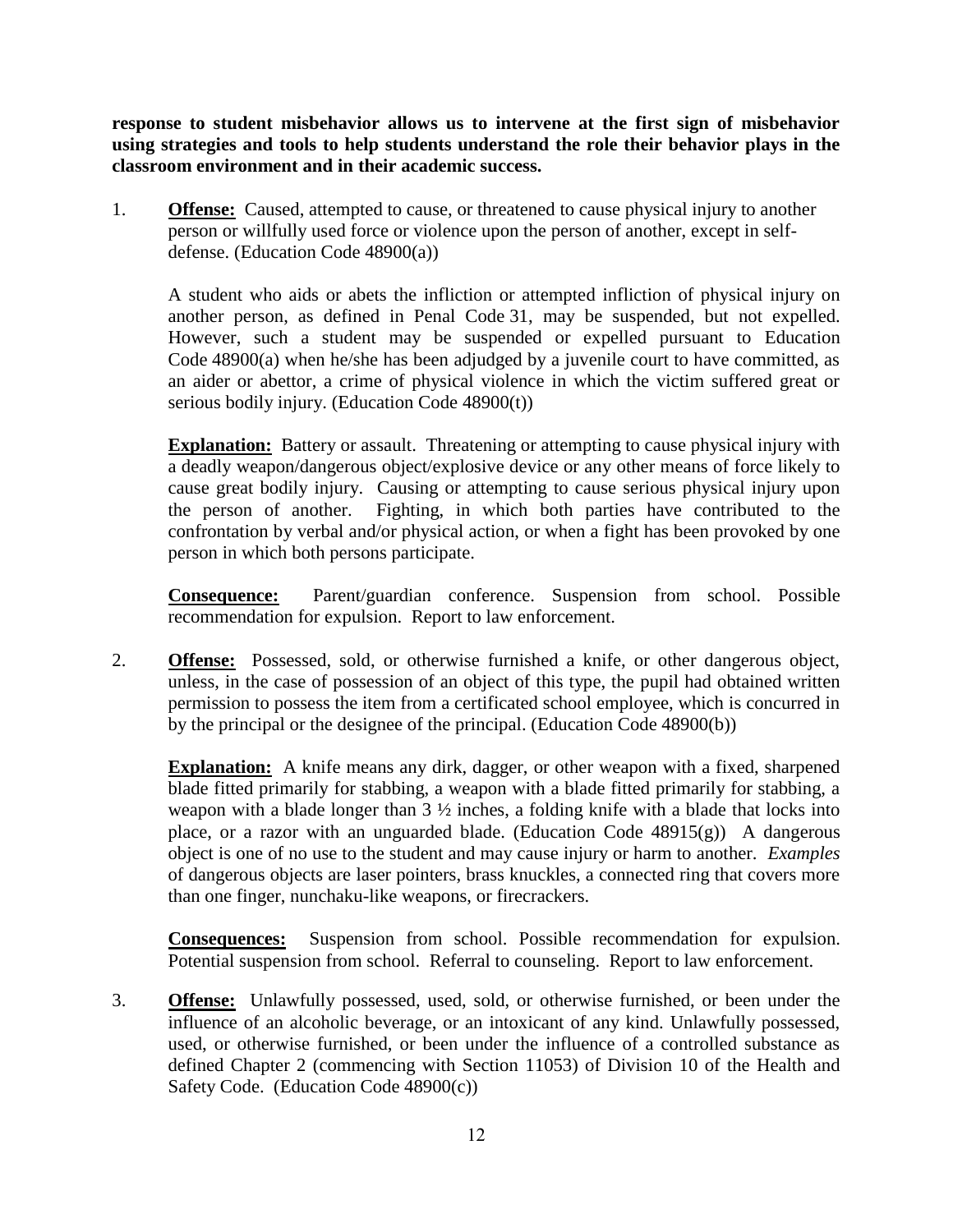**Explanation:** The California State Health and Safety Code defines controlled substances. Alcoholic beverages and any other intoxicants (such as marijuana) of any kind are prohibited on school campuses or at school sponsored activities.

**Consequences:** Suspension from school. Referral to substance abuse counseling. Possible recommendation for expulsion. Mandatory report to law enforcement. (Education Code 48902(b))

4. **Offense:** Unlawfully offered, arranged, or negotiated to sell a controlled substance listed in Chapter 2 (commencing with Section 11053) of Division 10 of the Health and Safety Code, an alcoholic beverage, or an intoxicant of any kind, and either sold, delivered, or otherwise furnished to a person another liquid, substance, or material and represented the liquid, substance, or material as a controlled substance, alcoholic beverage, or intoxicant. (Education Code 48900(d))

**Explanation:** The California State Health and Safety Code defines controlled substances. Alcoholic beverages and any other intoxicants (such as marijuana) of any kind are prohibited on school campuses or at school sponsored activities.

**Consequences:** Suspension from school. Possible recommendation for expulsion. Mandatory report to law enforcement. (Education Code 48902(b))

5. **Offense:** Attempted to commit robbery or extortion (Education Code 48900(e), 48900(g), 48915(a)(1)(D))

**Explanation:** Robbery is the taking of personal property from another without permission accomplished by means of force or fear. Extortion is the obtaining of property from another, with his consent, induced by a wrongful use of force or fear.

**Consequences:** Parent/guardian conference, restitution. Potential suspension from school. Referral to counseling. Possible recommendation for expulsion. Report to law enforcement.

6. **Offense:** Caused or attempted to cause damage to school property or private property. (Education Code 48900(f))

**Explanation:** Every person who maliciously damages or defaces school or private property not his or her own, in cases other than those specified by state law, is guilty of vandalism.

**Consequences:** Parent/guardian conference, referral to counseling, community service, restitution, suspension from school. (No suspension on first offense unless student presents a danger to persons.) Possible recommendation for expulsion. Report to law enforcement.

7. **Offense:** Stole or attempted to steal school property or private property. (Education  $Code 48900(g)$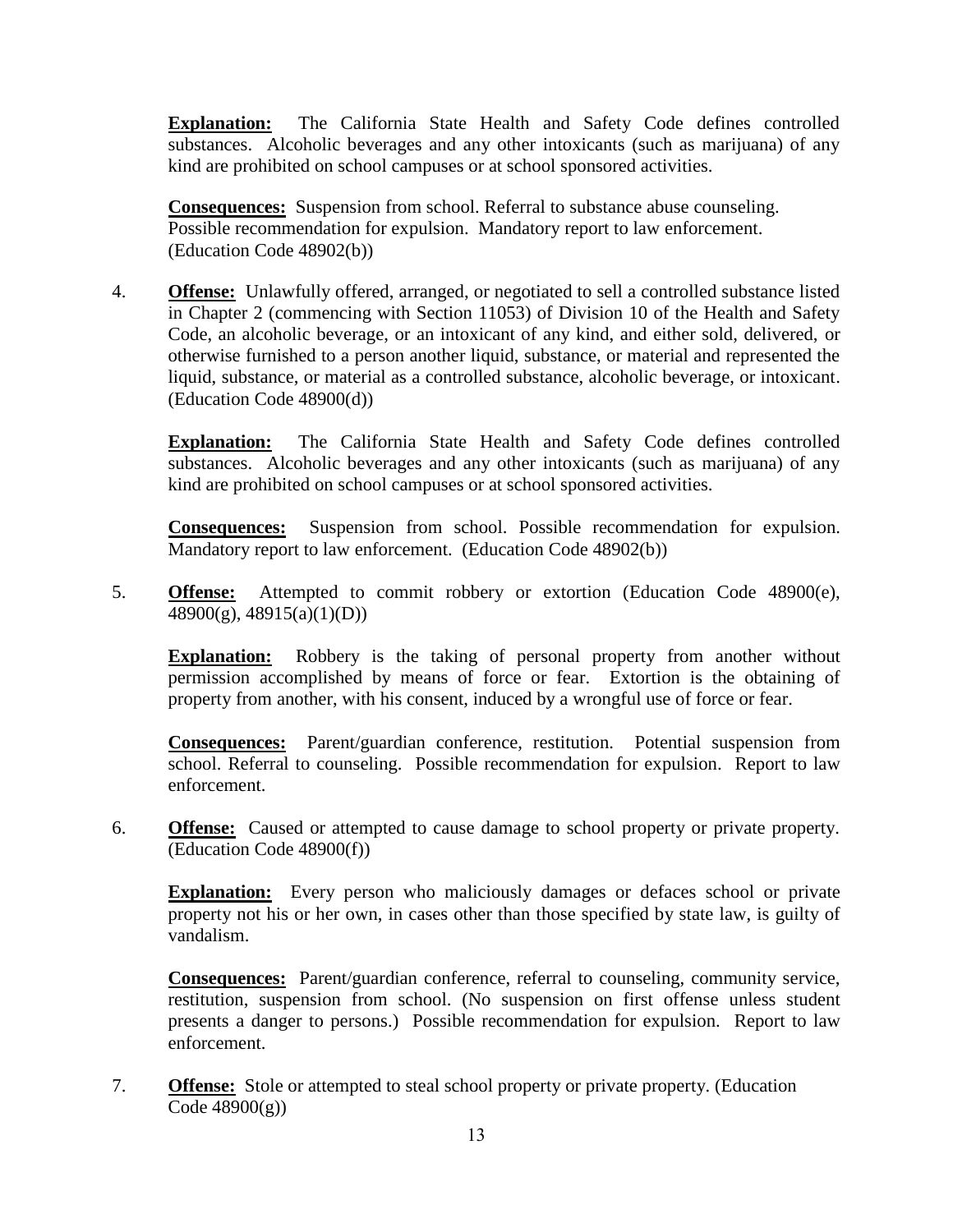**Explanation:** Theft is the deceitful and unlawful taking of property without the permission of the rightful owner.

**Consequences:** Parent/guardian conference, referral to counseling, community service, restitution, suspension from school. (No suspension on first offense unless student presents a danger to persons.) Possible recommendation for expulsion. Report to law enforcement.

8. **Offense:** Possessed or used tobacco or any products containing tobacco or nicotine products, including but not limited to cigars, cigarettes, miniature cigars, clove cigarettes, electronic cigarettes, smokeless tobacco, snuff, chew packets and betel. This restriction does not prohibit a student from using or possessing his/her own prescription products. (Education Code 48900(h), 48901)

**Explanation:** The use of tobacco or imitation tobacco products is not allowed in the school setting or at school activities.

**Consequence:** Parent/guardian conference. Tobacco Use Prevention Education (TUPE) counseling, suspension. (No suspension on first offense unless student presents a danger to persons.)

9. **Offense:** Committed an obscene act or engaged in habitual profanity or vulgarity. (Education Code 48900(i))

**Explanation:** The school is a place where respectful behavior is the expectation. Examples of obscene acts or habitual profanity are using foul language, making crude sexual references, acting out inappropriate school behaviors or hand gestures which are disruptive to the learning environment.

**Consequences:** Parent/guardian conference, parent required to attend classes with student, referral to counseling, community service, suspension from school. (No suspension on first offense unless student presents a danger to persons.) Possible recommendation for expulsion.

10. **Offense:** Unlawfully possessed or unlawfully offered, arranged, or negotiated to sell any drug paraphernalia. (Education Code 48900(j))

**Explanation:** The Health and Safety Code defines drug paraphernalia as all equipment, products and materials of any kind which are designed for use or marketed for use, in planting, propagating, cultivating, growing, harvesting, manufacturing, compounding, converting, producing, processing, preparing, testing, analyzing, packaging, repackaging, storing, containing, concealing, injecting, ingesting, inhaling, or otherwise introducing into the human body a controlled substance in violation of this division. (Health and Safety Code 11014.5)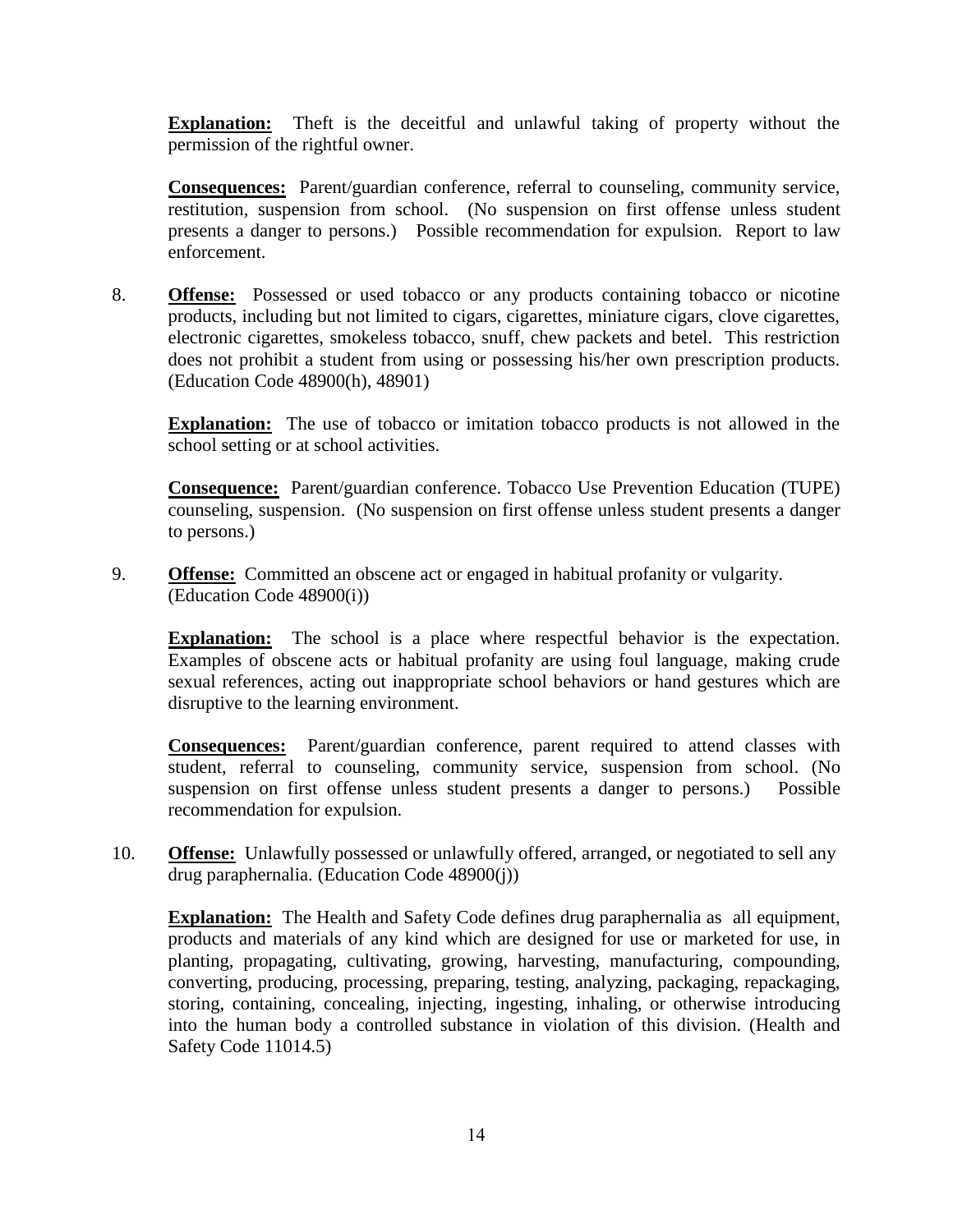**Consequences:** Parent/guardian conference, referral to substance abuse counseling, community service, suspension from school. (No suspension on first offense unless student presents a danger to persons.) Possible recommendation for expulsion. Report to law enforcement.

11. **Offense:** Disrupted school activities or otherwise willfully defied the valid authority of supervisors, teachers, administrators, or other school officials, or other school personnel engaged in the performance of their duties. (Education Code 48900(k))

**Explanation:** A student's disruption or defiance that has an impact on the effective or safe functioning of the school, classroom or school bus such as continuing to remain at the scene of a fight, instigating a disturbance after being told to stop the behavior, repeatedly interfering with the learning opportunities of classmates or the teacher's work with the class or any actions which may compromise the safety of students on school buses or on school grounds.

**Consequences:** Parent/guardian conference, community service, referral to counseling. (No suspension on first offense unless student presents a danger to persons.)

12. **Offense:** Knowingly received stolen school property or private property. (Education Code 48900(l))

**Explanation:** Theft is the deceitful and unlawful taking of property without the permission of the rightful owner. Knowingly receiving stolen property is as serious as stealing the property in the first place.

**Consequence:** Parent/guardian conference, referral to counseling, community service, restitution, suspension from school. (No suspension on first offense unless student presents a danger to persons.) Possible recommendation for expulsion. Report to law enforcement.

13. **Offense:** Possessed an imitation firearm. (Education Code 48900(m))

**Explanation:** An imitation firearm means replica of a firearm that is so substantially similar in physical properties to an existing firearm as to lead a reasonable person to conclude that the replica is a firearm.

**Consequence:** Parent/guardian conference, suspension from school. (No suspension on first offense unless student presents a danger to persons.) Possible recommendation for expulsion. Report to law enforcement.

14. **Offense:** Harassed, threatened, or intimidated a student who is a complaining witness or witness in a school disciplinary proceeding for the purpose of preventing that student from being a witness and/or retaliating against that student for being a witness. (Education Code 48900(o))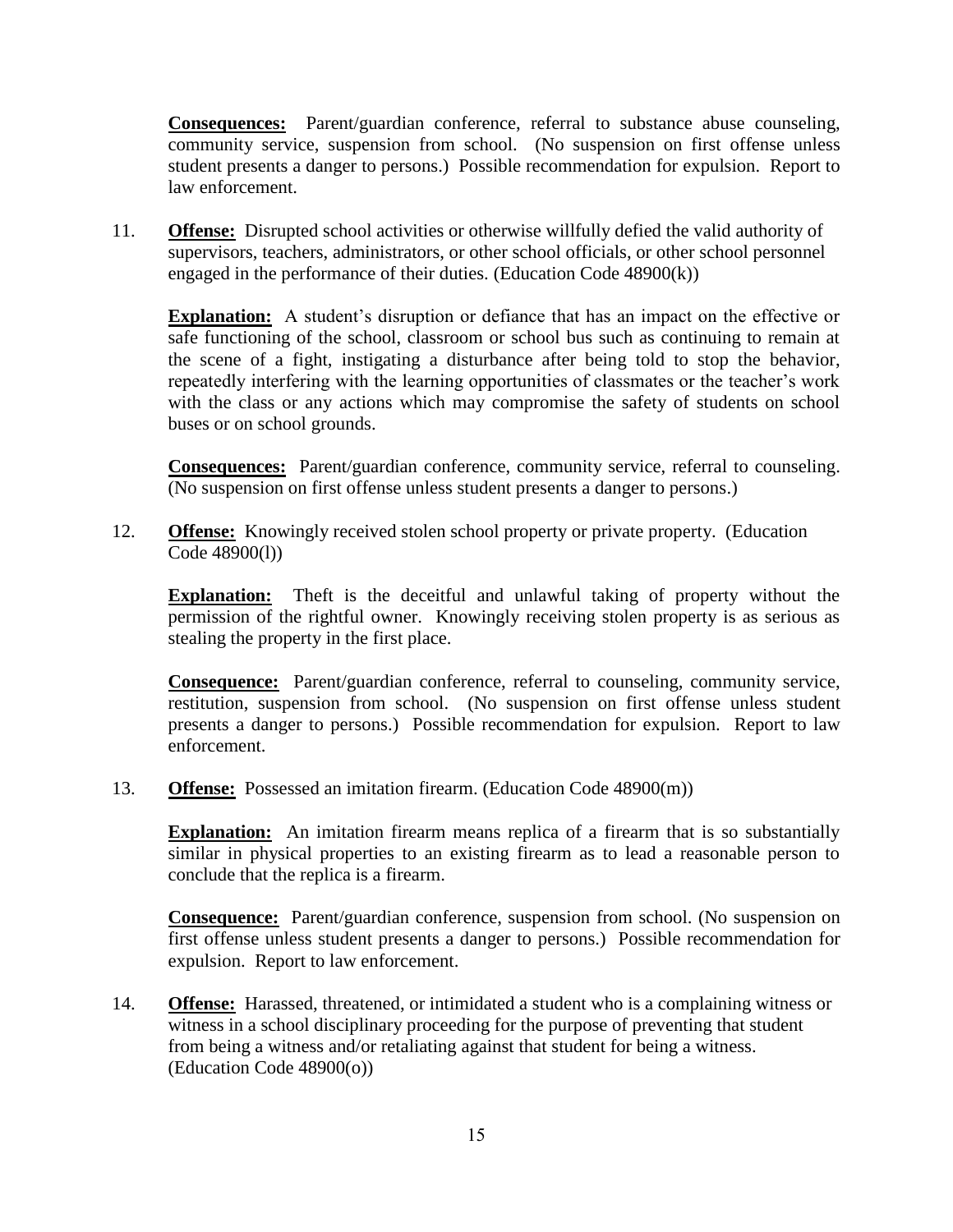**Explanation:** Students who report violations of the Conduct Code or who have been asked to provide information about a Conduct Code violation are not to be threatened or intimidated in any way by any other student.

**Consequences:** Parent/guardian conference, community service, suspension from school. (No suspension on first offense unless student presents a danger to persons.) Possible recommendation for expulsion.

15. **Offense:** Unlawfully offered, arranged to sell, negotiated to sell, or sold the prescription drug, Soma. (Education Code 48900(p))

**Consequences:** Parent/guardian conference, referral to substance abuse counseling, suspension from school. (No suspension on first offense unless student presents a danger to persons.) Possible recommendation for expulsion. Report to law enforcement.

16. **Offense:** Engaged in or attempted to engage in hazing. (Education Code, 48900(q))

**Explanation:** Hazing means a method of initiation or pre-initiation into a pupil organization or body, whether or not the organization or body is officially recognized by an educational institution, which is likely to cause serious bodily injury or personal degradation or disgrace resulting in physical or mental harm to a former, current, or prospective pupil. For purposes of this subdivision, hazing does not include athletic events or school-sanctioned events.

**Consequences:** Parent/guardian conference, community service, referral to counseling, suspension from school. (No suspension on first offense unless student presents a danger to persons.) Possible recommendation for expulsion.

17. **Offense:** Engaged in an act of bullying, verbal, electronic or through use of social media. (Education Code 48900(r))

**Explanation:** "Bullying" means any severe or pervasive physical or verbal act or conduct, including communications made in writing or by means of an electronic act, and including one or more acts committed by a pupil or group of pupils as defined in Section 48900.2, 48900.3, or 48900.4, directed toward one or more pupils that has or can be reasonably predicted to have the effect of one or more of the following:

- a. Placing a reasonable pupil or pupils in fear of harm to that pupil's or those pupils' person or property.
- b. Causing a reasonable pupil to experience a substantially detrimental effect on his or her physical or mental health.
- c. Causing a reasonable pupil to experience substantial interference with his or her academic performance.
- d. Causing a reasonable pupil to experience substantial interference with his or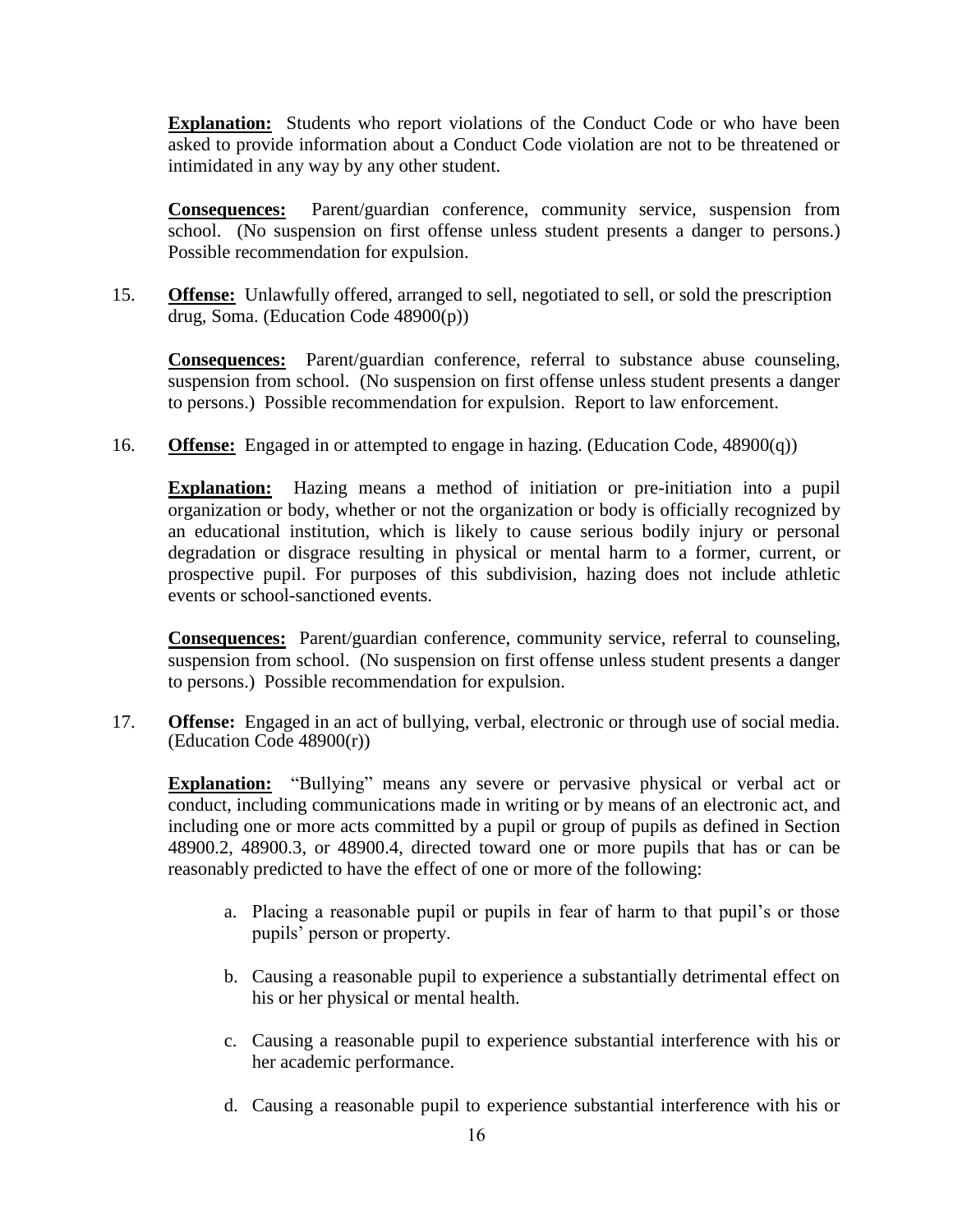her ability to participate in or benefit from the services, activities, or privileges provided by a school.

**Consequences:** Parent/guardian conference, referral to counseling, suspension. (No suspension on first offense unless student presents a danger to persons.) Possible recommendation for expulsion.

18. **Offense:** Committed sexual harassment. (Education Code 212.5, 48900.2)

**Explanation:** Sexual harassment means unwanted sexual advances, requests for sexual favors, and other verbal, visual, or physical conduct of a sexual nature, made by someone from or in the work or educational setting, under any of the following conditions:

- a. Submission to the conduct is explicitly or implicitly made a term or condition of an individual's employment, academic status or progress.
- b. Submission to, or rejection of, the conduct by the individual is used as the basis of employment or academic decisions affecting the individual.
- c. The conduct has the purpose or effect of having a negative impact upon the individual's work or academic performance, or of creating an intimidating, hostile, or offensive work or educational environment.
- d. Submission to, or rejection of, the conduct by the individual is used as the basis for any decision affecting the individual regarding benefits and services, honors, programs, or activities available through the educational institution.

The conduct described in Section 212.5 must be considered by a reasonable person of the same gender as the victim to be sufficiently severe or pervasive to have a negative impact upon the individual's academic performance or to create an intimidating, hostile, or offensive educational environment. This section shall not apply to pupils enrolled in kindergarten and grades 1 to 3, inclusive.

**Consequences:** Parent/guardian conference, referral to counseling, suspension from school. (No suspension on first offense unless student presents a danger to persons.) Possible recommendation for expulsion.

19. **Offense:** Caused or attempted to cause, threatened to cause, or participated in an act of hate violence. (Education Code 67380 (5)(c), 233, 48900.3)

**Explanation:** Hate violence is defined as any act of physical intimidation or physical harassment, physical force or physical violence, or the threat of such, directed against any person or persons because of ethnicity, race, national origin, religion, sex, sexual orientation, gender identity, gender expression, disability or political or religious beliefs of that person or group.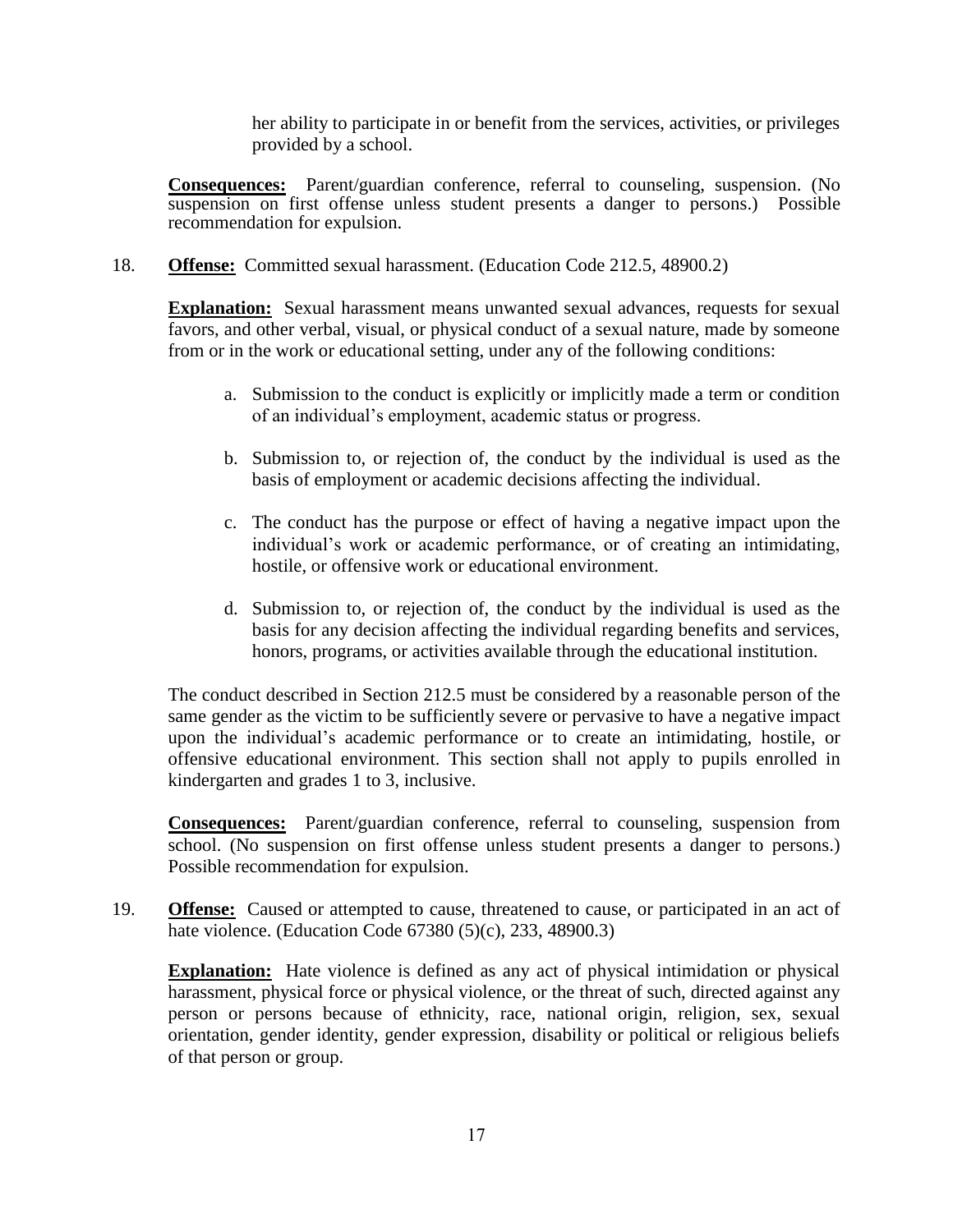**Consequences:** Parent/guardian conference, referral to counseling, suspension from school. (No suspension on first offense unless student presents a danger to persons.) Possible recommendation for expulsion.

20. **Offense:** Intentionally engaged in harassment, threats or intimidation against District personnel, or students that is sufficiently severe or pervasive to have the actual and reasonably expected effect of materially disrupting classwork, creating substantial disorder, and invading the rights of school personnel or students by creating an intimidating or hostile educational environment. (Education Code 48900.4)

**Explanation:** Harassment, threats, or intimidation must be so severe or pervasive to have the actual and reasonably expected effect of materially disrupting classwork, creating substantial disorder, and invading the rights of school personnel or students by creating an intimidating or hostile educational environment.

**Consequences:** Parent/guardian conference, referral to counseling, suspension from school. (No suspension on first offense unless student presents a danger to persons.) Possible recommendation for expulsion.

21. **Offense:** Made terrorist threats against school officials and/or school property. (Education Code 48900.7)

**Explanation:** Any statement, written or oral, by a person who willfully threatens to commit a crime which will result in death, great bodily injury to another person or property, or property damage in excess of \$1,000, with specific intent that the statement is to be taken as a threat, even if there is no intent of actually carrying it out, which on its face and under the circumstances in which it is made, is so unequivocal, unconditional, immediate and specific as to convey to the person reasonably to be in sustained fear for his or her own safety or for his or her immediate family's safety, or for the protection of District property, or the personal property of the person threatened or his or her immediate family.

**Consequences:** Parent/guardian conference, suspension from school. (No suspension on first offense unless student presents a danger to persons.) Possible recommendation for expulsion. Report to law enforcement.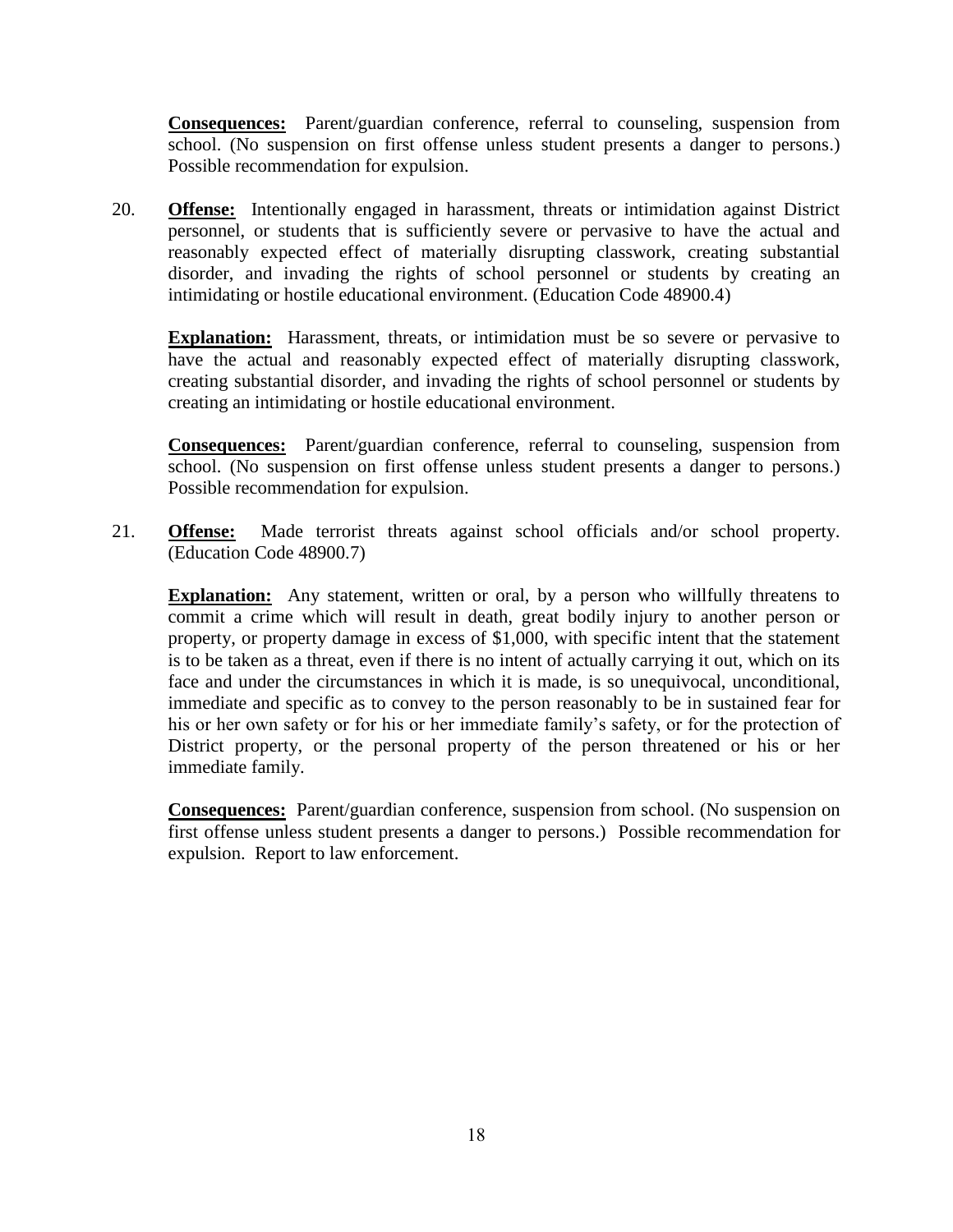#### **STUDENT TRANSPORTATION**

(Title 5, CCR14103, Education Code 48900(k))

#### **Rules When Riding District Transportation**

Riding the school bus to and from school is a privilege. Students who ride the bus are expected to:

- Be on time at the bus stop. Line up and do not shove or push others when entering or exiting the bus.
- Show good manners at the bus stop. This behavior includes staying near the bus stop area, keeping off private property and not disturbing plants or shrubs. Bus stops are a part of school jurisdiction and all school rules apply.

#### **School Bus Rules and Conduct**

- 1. Students must obey the School Bus Driver.
- 2. Students must follow safety procedures.
- 3. Students must not destroy property.
- 4. Students must not fight, push or trip others
- 5. Students must not eat, drink, or litter on the bus.
- 6. Students must not use unacceptable language.
- 7. Students must remain seated until the bus arrives at the bus stop, the brake is applied and the bus door is opened.
- 8. Students must avoid loud talking.
- 9. Students must not board the bus with unopened foods, drinks, live or dead reptiles, insects, birds, animals, or glass objects or balloons.
- 10. Students must not board the bus with any hazardous material which would include, but not be limited to, any object that could be used as a weapon, or any food products that could become hazardous if spilled on the floor of the bus, i.e., snow cones, sodas, ice cream, etc.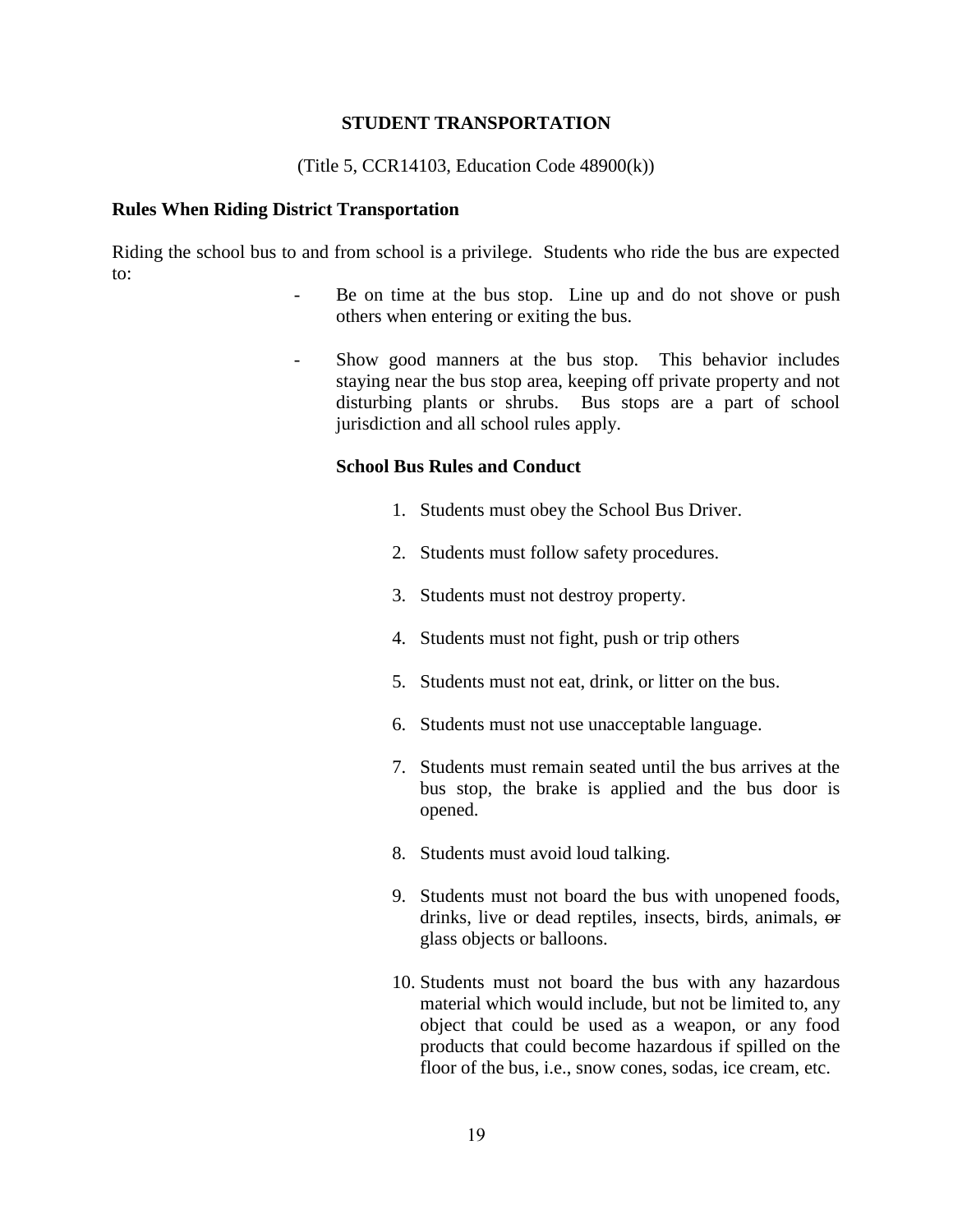The Transportation Department has established a system to deal with misbehavior on school buses. This system provides the bus driver with several options to deal with unacceptable behavior. The bus driver may:

- 1. Choose to correct students with a verbal warning or directive.
- 2. Issue an "A," "B," or "C" Conduct Report which is addressed to the principal with copies to the Transportation Department and the child/parent.

In all cases, the principal, in coordination with the Transportation Director shall have the final authority to determine the extent of the consequences.

# **"A" CONDUCT REPORT (Notice to Parents)**

These are some examples of unacceptable behavior that would result in an "A" Conduct Report. NOTE: The normal progression of consequences is accelerated to the "B" Conduct Report level after the issuance of two "A" Conduct Reports.

- 1. Any movement OUT of seats while bus is in motion.
- 2. Creating excessive noise.
- 3. Littering of any kind.
- 4. Unauthorized closing or tampering of any kind with bus windows.
- 5. Failure to obey bus driver.
- 6. Failure to sit in assigned seat.
- 7. Refusal to give name when asked to do so.
- 8. Other violations of a lesser nature.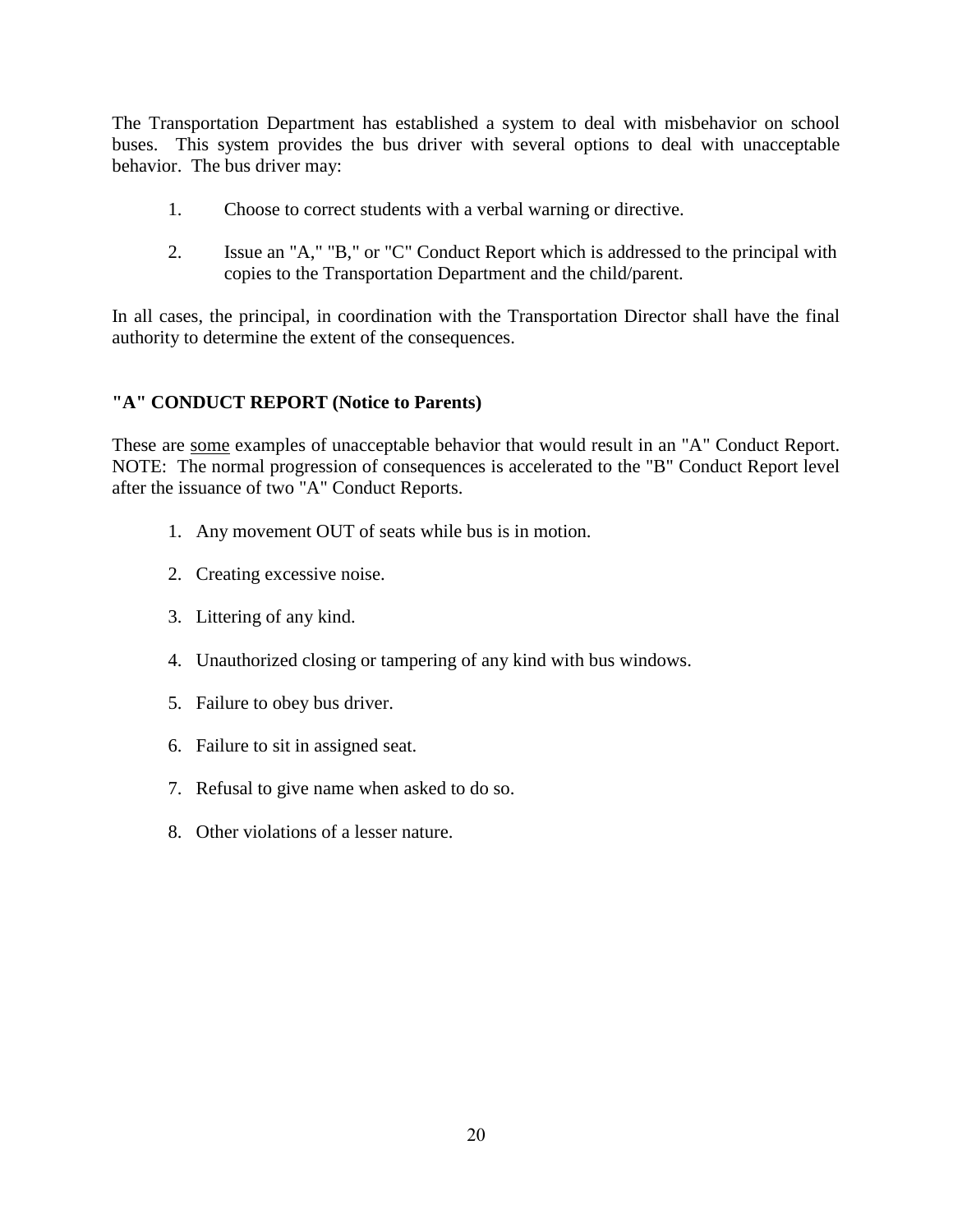# **"B" CONDUCT REPORT (Parental Contact or Parental Contact and Conference.)**

These are some examples of unacceptable behavior that would result in a "B" Conduct Report. NOTE: The normal progression of consequences is accelerated to the "C" Conduct Report level after the issuance of two "B" Conduct Reports.

- 1. Using other than the student's regularly designated bus stop.
- 2. Putting any part of the body out of the bus window at any time.
- 3. Creating excessive noise. (Screaming, yelling, etc.)
- 4. Legs, feet and objects obstructing aisle or facing to the rear in seats.
- 5. Any improper bus stop procedures, e.g., not lining up, rock throwing, playing in street.
- 6. Throwing any objects in, out of, or at the school bus.
- 7. Tampering with radio or bus controls.
- 8. Eating or drinking on the bus.
- 9. Giving improper identification when requested by bus driver.
- 10. Continued failure to obey bus driver.
- 11. Failure to remain quiet at all railroad crossings.
- 12. Other unauthorized or unsafe actions.
- 13. Continued unacceptable behavior as noted in "A" Conduct Report above.
- 14. Use of cell phones on the bus.

# **"C" CONDUCT REPORT (Suspension of Bus Riding Privileges -- One Day to Remainder of School Year.)**

These are some examples of severe, unacceptable behavior that would result in suspension of bus-riding privileges from one day up to the remainder of the school year, depending on the severity of the unacceptable behavior.

- 1. Fighting on the bus or at bus stop.
- 2. Habitually using profanity or obscene gestures.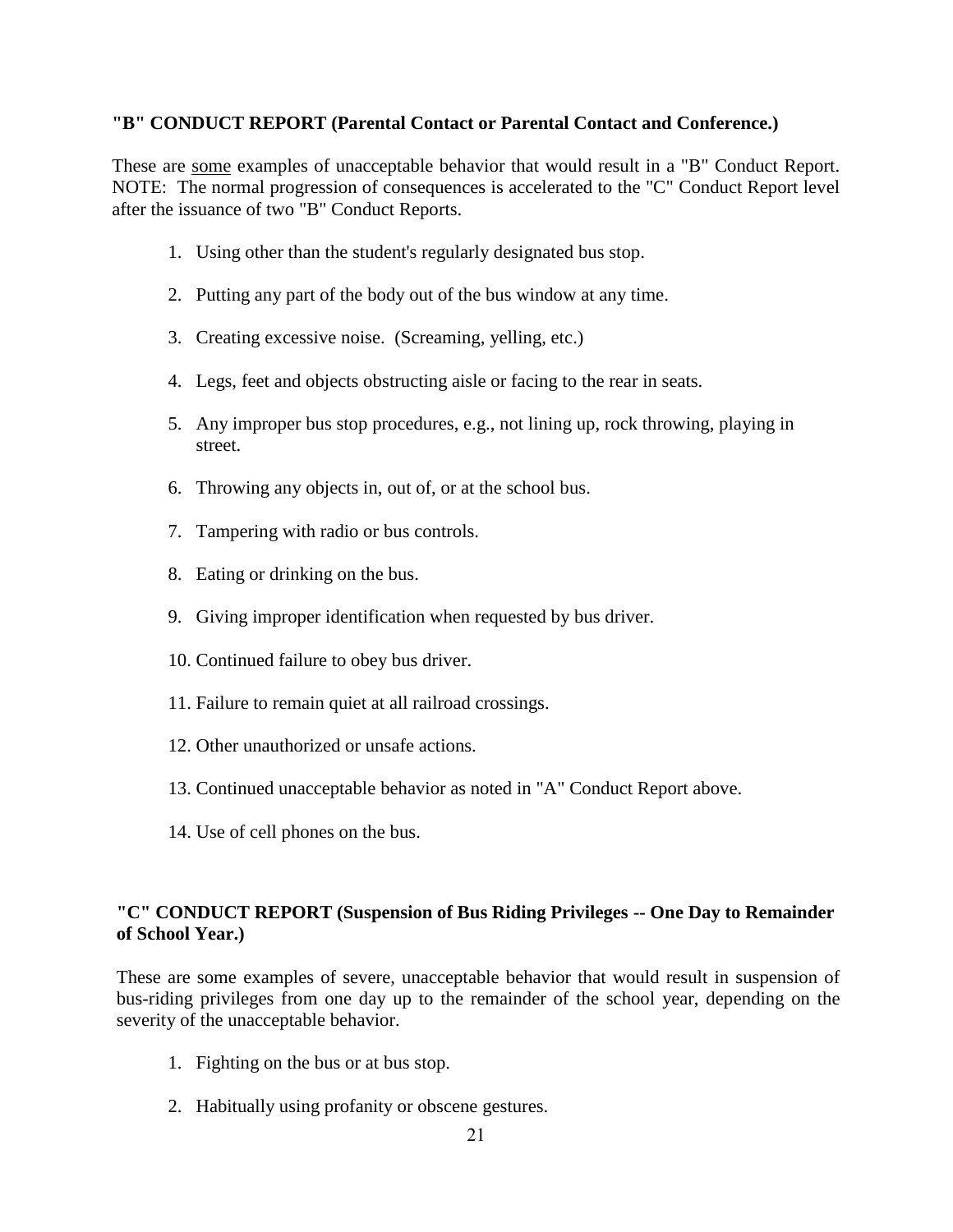- 3. Unauthorized exits from emergency doors, windows, etc.
- 4. Riding any district school bus after receiving a "no ride" penalty.
- 5. Unauthorized opening, closing or tampering of any kind with bus doors.
- 6. Destruction of property-personal or school.
- 7. Lighting of matches or lighters.
- 8. Use of tobacco products.
- 9. Possession of explosives.
- 10. Possession of alcoholic beverages.
- 11. Possession of drugs and/or paraphernalia.
- 12. Possession of firearms.
- 13. Knives or sharp objects on the bus.
- 14. Transporting live animals, reptiles, or insects on the bus.
- 15. Acts of defiance against the driver's authority.
- 16. Endangering life or limb of other people.
- 17. If bus is equipped with seat belts, refusal to wear seat belt.
- 18. Continued unacceptable behavior noted in examples of "B" Conduct Report above.

The School Bus Driver, by California Administrative Code, is responsible for the appropriate behavior of students on the bus and is instructed by the District to report any unacceptable behavior to the Transportation Department. Repeated unacceptable behavior or behavior creating a serious safety hazard will be cause for suspension of school bus-riding privileges.

# **THE FOLLOWING CONSEQUENCES WILL OCCUR FOR STUDENT MISCONDUCT ON THE SCHOOL BUS:**

| "A" CONDUCT REPORT | - Possible conference with student and site administrator.<br>Parent/guardian will be notified. |
|--------------------|-------------------------------------------------------------------------------------------------|
| "B" CONDUCT REPORT | - Possible conference with student and site administrator.<br>(Driver optional)                 |
|                    | - Parent/Guardian will be notified.                                                             |

**-** Parent/Guardian will be notified.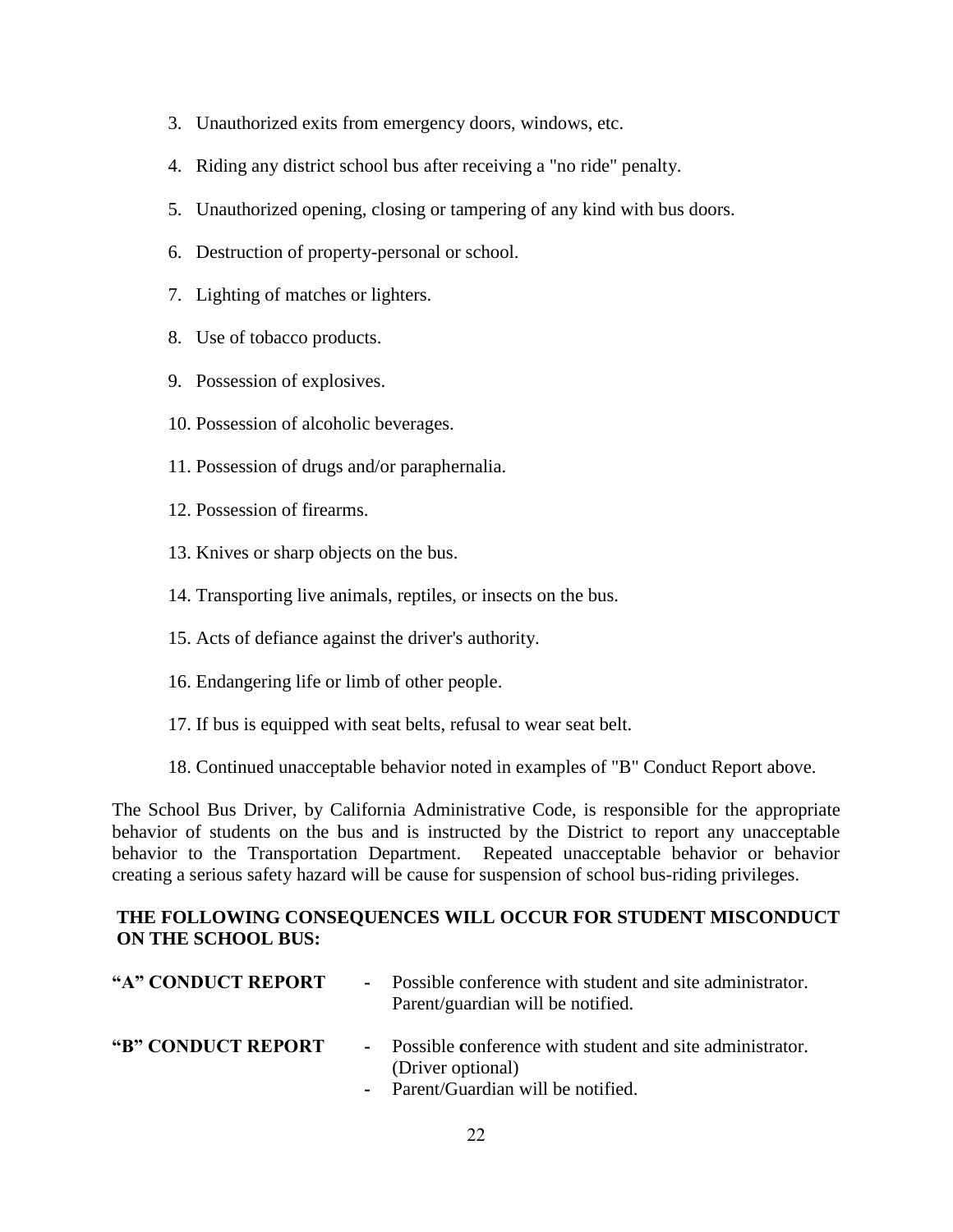- Optional conference with student, parent/guardian, Site Administrator, and Driver, if requested by Parent/Guardian, Administrator or Driver.

## **"C" CONDUCT REPORT -** Notification of Parent/Guardian, Bus Suspension with possible conference with student and Site Administrator.

- **-** Student will be denied bus transportation until parent/guardian conference is held between the driver, student, parent/guardian, and site administrator. At this conference the length of suspension will be determined.
- Each "C" Conduct Report will result in school bus-riding suspension from one day up to the remainder of the academic year depending upon the severity of the inappropriate behavior.
- **NOTE:** Additional Administrative Action may be taken with each level of conduct report issued.  $({}^{\omega}A$ ", "B", "C")

# **The policy of the Transportation Department with regard to a serious violation says:**

"When a 'C' Conduct Report is issued, the Transportation Department will inform the Parent/Guardian of the suspension from riding the school bus and instruct the Parent/Guardian to contact the school to arrange for a conference."

"If the suspension occurs on the way to school, the student will be transported to the home stop at the end of the regular school day only on the day that the 'C' Conduct Report is issued."

"If the suspension occurs on the way home from school, the student will be denied transportation the next morning after Parent/Guardian notification."

In some instances, the Principal in coordination with the Transportation Director will have the final authority in determining when these requirements have been met and the suspension is to end.

# **Rules When Using Public Transportation**

Stockton Unified School District students are expected to observe the above rules when riding public transportation. Reported misconduct on public transportation to and from school, or from school-related activities, will be grounds for a student being suspended from school and possible Revocation of District Funded Bus Pass.

# **THESE AND OTHER PENAL CODES ARE ENFORCED ON RTD VEHICLES:**

• **EVASION OF FARES OR MISUSE OF TRANSFER:** Evasion of payment of any fare of the system is a violation. This includes failure to show I.D. for reduced fare when requested and using outdated passes and transfers. Misuse of any transfer, pass, ticket, or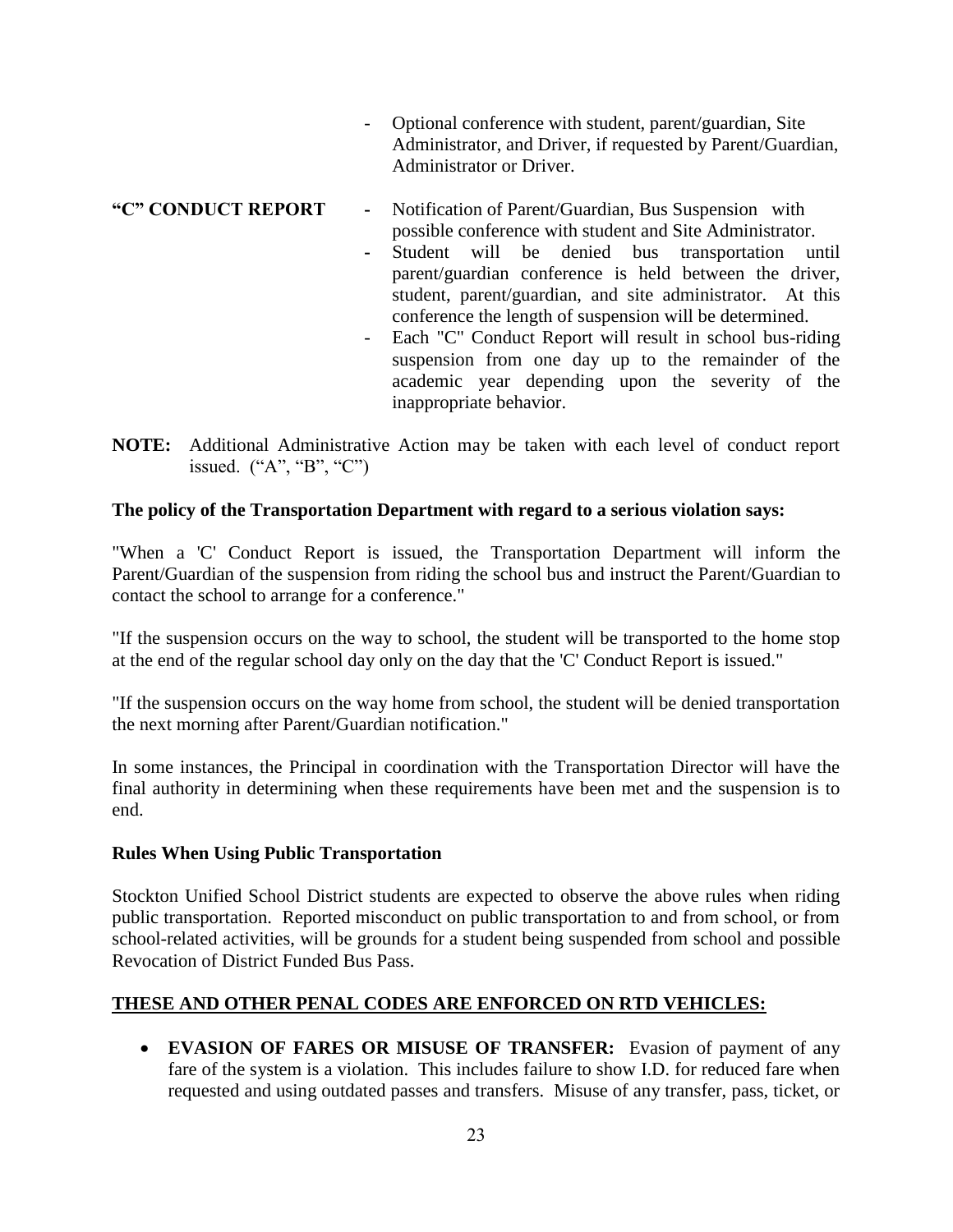token with the intent to evade the payment of any fare is a violation. (Penal Code  $640(b)(1)(2)$ 

- **SMOKING, EATING, DRINKING ON THE BUS:** Use of tobacco, eating or drinking on the bus is a violation. (Penal Code  $640(b)(4)$ )
- **WILLFULLY DISTURBING OTHERS/SWEARING:** Excessively loud conversation (including cellular phones), swearing or disturbing others is a violation. (Penal Code 640.5)
- **GRAFFITI:** Defacing or marking with graffiti or inscribed marks to the interior or exterior of an RTD bus or sign is a violation. (Penal Code 640.5)
- **PLAYING SOUND EQUIPMENT ON THE BUS:** Playing sound equipment audibly is a violation. (Penal Code  $640(b)(3)$ )

# **THESE AND OTHER PUBLIC UTILITY CODES ARE ENFORCED ON RTD VEHICLES:**

- **INTERFERING WITH THE OPERATOR OR OPERATION OF A TRANSIT VEHICLE:** Or impending the safe boarding/alighting of passengers is a violation. (Public Utility Code 99170(a)(2))
- **EXTENDING ANY PORTION OF THE BODY THROUGH ANY WINDOW OPENING:** Of a transit vehicle in a manner that may cause harm or injury is a violation. (Public Utility Code 99170(a)(3))
- **VIOLATING NOTICE, DIRECTION, OR SIGN:** That is intended to provide for the safety and security of transit passengers or the safe secure operation of the transit system in a violation. (Public Utility Code  $99170(a)(6)$ )
- **THROWING ANY OBJECT FROM A TRANSIT VEHICLE:** Is a violation. (Public Utility Code 99170(a)(4))

**The expired pass must be turned in before receiving the new pass.** 

**Students who lose their RTD passes are responsible for its replacement and will not receive an additional pass until the start of a new 31 day period.** 

# **ABSENCES AND EXCUSES**

The Governing Board believes that regular attendance plays a key role in student achievement. The Board recognizes its responsibility under the law to ensure that students attend school regularly. Parent/guardians of children aged six to eighteen are required to send their children to school unless otherwise provided by law. (Education Code 48200) The Board shall abide by all state attendance laws and may use appropriate legal means to correct the problems of excessive absence or truancy.

A student's absence shall be excused for the following reasons:

1. Personal illness. (Education Code 48205)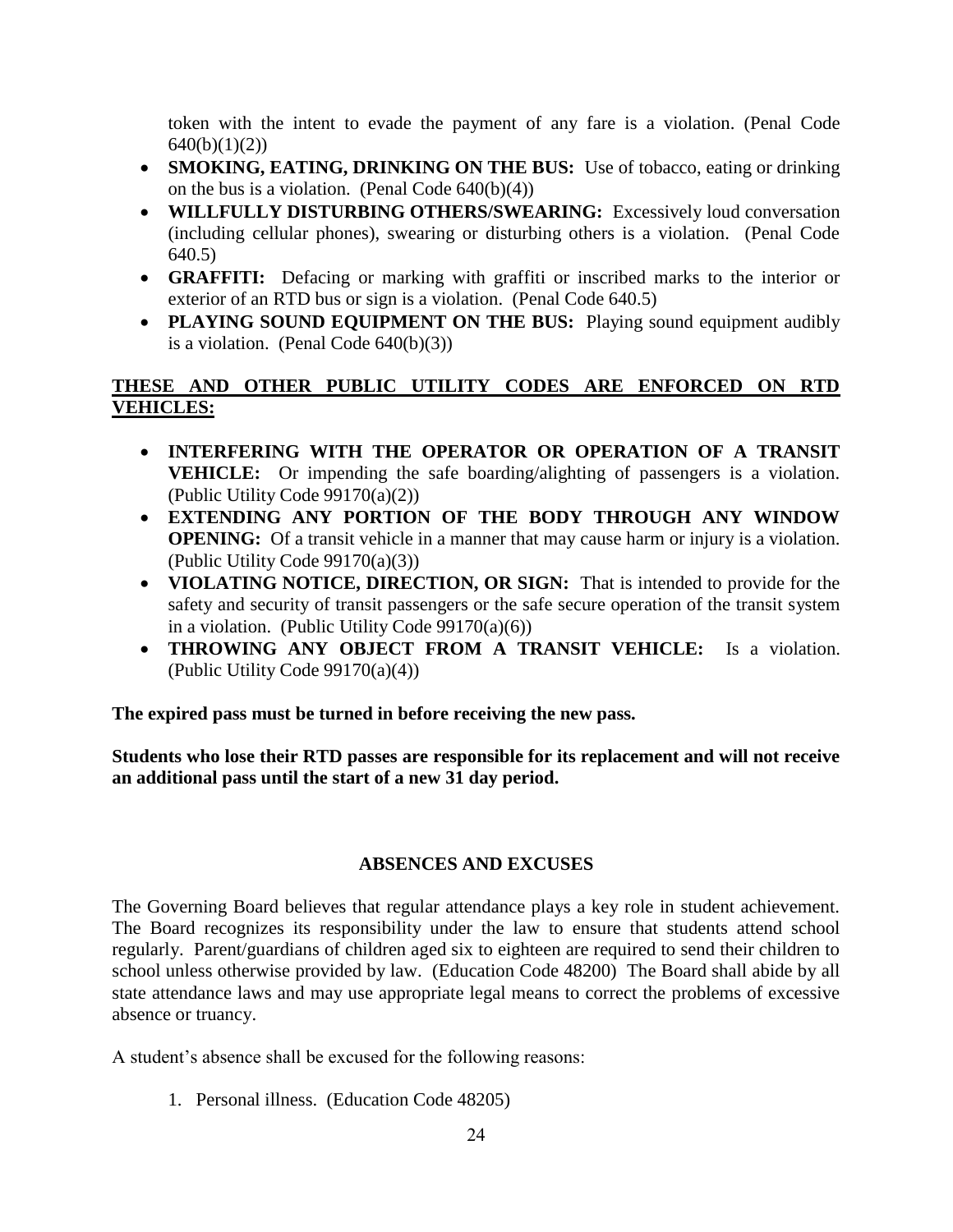- 2. Quarantine under the direction of a county or city health officer. (Education Code 48205)
- 3. Medical, dental, optometric, or chiropractic appointments. (Education Code 48205)
- 4. Attendance at funeral services for a member of the immediate family, which shall be limited to one day if the service is conducted in California or three days if the service is conducted out of state. (Education Code 48205) Immediate family shall be defined as mother, father, grandmother, grandfather, spouse, son/son-in-law, daughter/daughter-in-law, brother, sister, or any relative living in the student's immediate household. (Education Code 45194, 48205)
- 5. Jury duty in the manner provided by law. (Education Code 48205)
- 6. The illness of or medical appointment during school hours of a child to whom the student is the custodial parent. (Education Code 48205)
- 7. Upon advance written request by the parent/guardian and the approval of the principal or designee, justifiable personal reasons including, but not limited to:
	- a. Appearance in court
	- b. Attendance at a funeral service
	- c. Observation of a holiday or ceremony of his/her religion
	- d. Attendance at religious retreats not to exceed four hours per semester
	- e. Attendance at an employment conference or interview
	- f. Attendance at an educational conference offered by a non-profit organization on the legislative or judicial process
	- g. Services as a member of a precinct board for an election pursuant to Elections Code 12302
	- h. To spend time with his/her immediate family member who is an active duty member of the uniformed services, as defined in Education Code 49701, and has been called to duty for deployment to a combat zone or combat support position or is on leave from or has immediately returned from such deployment (Education Code 48205)
	- i. Participation in religious instruction or exercised in accordance with District policy: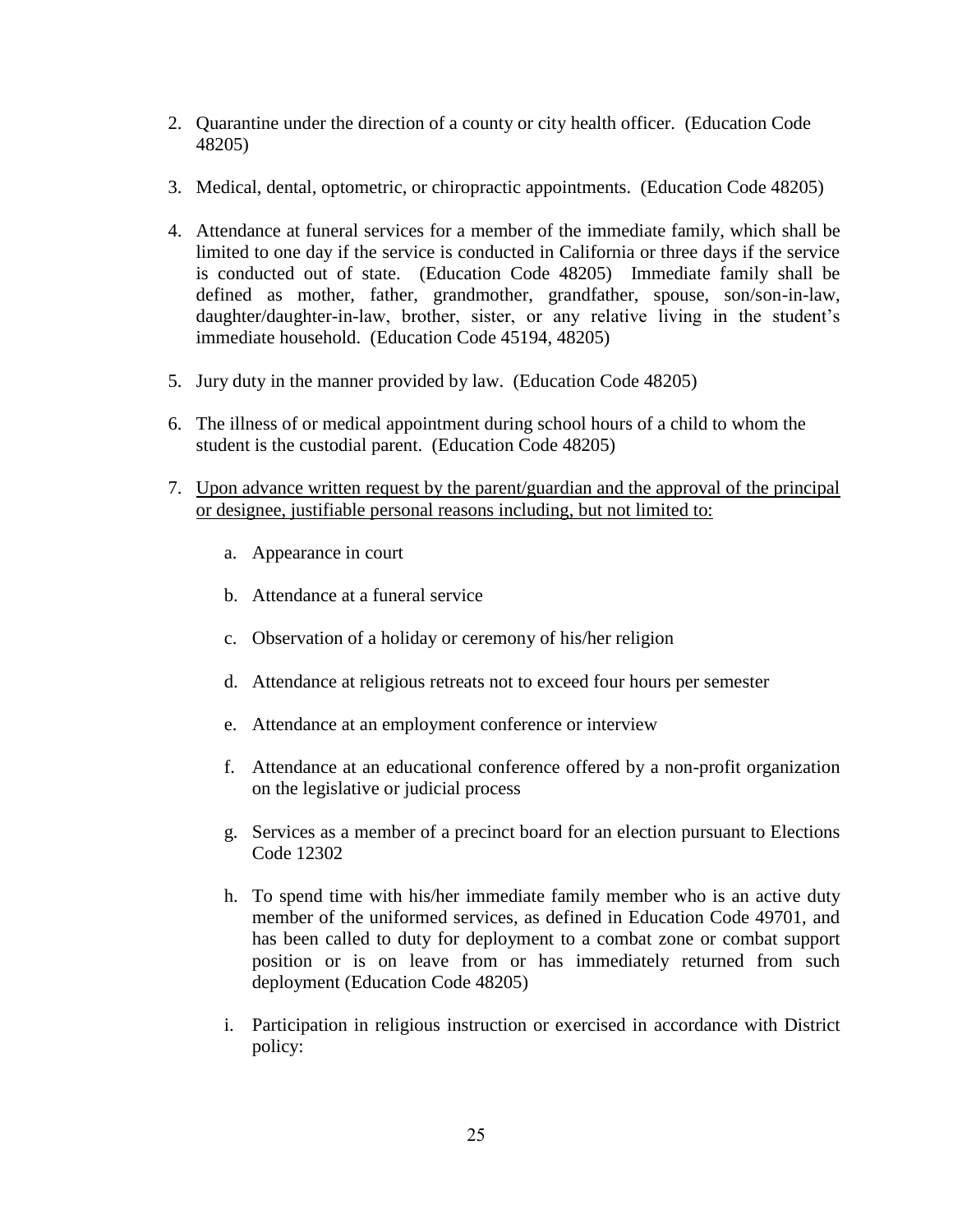- In such instances, student shall attend at least a minimum school day. (Education Code 46014)
- The student shall be excused for this purpose for no more than four days per school month. (Education Code 46014)

# **Truant Pupils Education Code 48260**

Any pupil subject to compulsory full-time education who is absent from school without a valid excuse three full days or the equivalent number of periods in a school year or tardy or absent for more than any 30-minute period during the school day without a valid excuse on three occasions in one school year, or any combination thereof, is a truant and shall be reported to the Child Welfare and Attendance Administrator.

# **Parent Notification Education Code 48260.5**

Upon a pupil's initial classification as a truant, the District shall notify the pupil's parent or guardian by U.S. Mail or other reasonable means. Parents/guardians are requested to contact the school to discuss reasons for unexcused absences.

**Within five days of a student returning to school after an absence, the parent/guardian shall provide an explanation to the school for the absence. Absences not cleared by the parent/guardian in this time frame will be considered unexcused and will contribute to the designation of a truant.**

# **Habitual Truant Education Code 48262**

Any pupil is deemed an habitual truant who has been reported as truant three or more times per school year, provided that no pupil shall be deemed an habitual truant unless an appropriate District officer or employee has made a conscientious effort to hold at least one conference with a parent or guardian of the pupil and the pupil himself, after the filing of the reporting required by Education Code Sections 48260 and 48261. The Human Services Agency (if applicable) and law enforcement will be notified that the student is not attending school regularly.

# **Chronic Absentee Education Code 48263.6**

Any pupil subject to compulsory full-time education or to compulsory continuation education who is absent from school for any reason, including illness, for 10 percent or more of the school days in one school year, from the date of enrollment to the current date, is deemed a chronic absentee.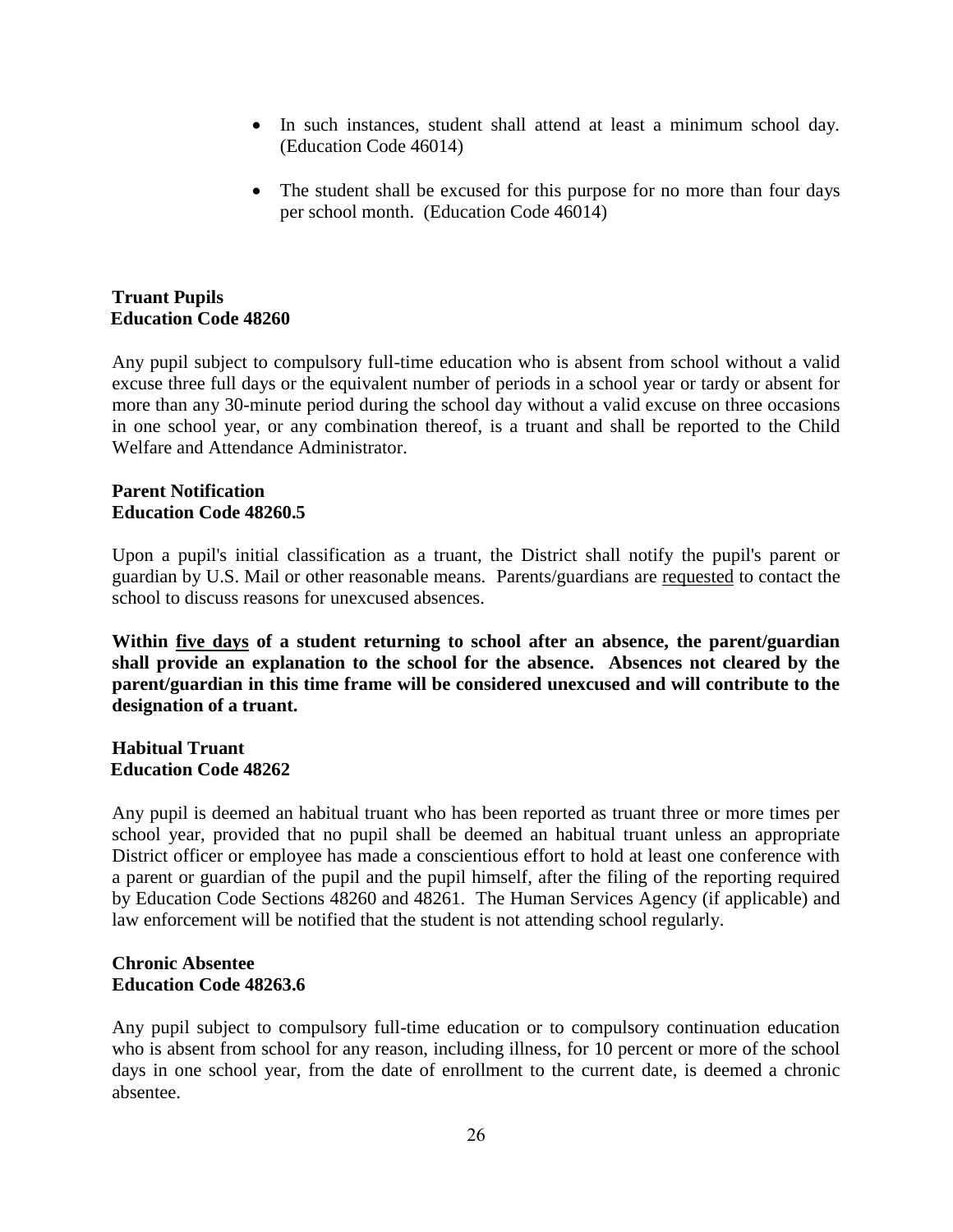# **School Attendance Review Board Referral Education Code 48263**

If any minor pupil in any district of a county is a habitual truant, or is irregular in attendance at school or is habitually insubordinate or disorderly during attendance at school, the pupil may be referred to the Truancy Review Board and/or School Attendance Review Board (SARB).

# **Arrest of Truant Pupils Education Code 48264**

The attendance supervisor or his designee, a peace officer, a school administrator or his or her designee, or a probation officer may arrest or assume temporary custody, during school hours of any minor subject to compulsory full-time education or to compulsory continuation education found away from his home and who is absent from school without a valid excuse within the county, city, or school district.

# **Transfers from Stockton Unified School District**

When moving from the District, parents/guardians are required to provide contact information for the new address and the name and city of the new school children will attend. Parents/guardians are to go to the school and complete transfer papers so that accurate school records follow the child. Failure to follow transfer procedures may result in absence from school being considered unexcused and the student designated as a habitual truant.

# **Closed Campus**

In order to keep our students in a supervised, safe, and orderly environment, the Governing Board establishes a "closed campus" for all students in grades 9-10 at all district high schools. Once freshman and sophomore students arrive at school, they must remain on campus until the end of the school day unless they have brought written authorization from their parent/guardian and received permission from school authorities to leave for a specific purpose. Students in grades 9-10 who leave campus without such authorization shall be classified as truant and subject to disciplinary action.

Generally, individual high schools may develop their own policies with regard to leaving campus during lunch. Please review materials specific to you high school. Eleventh and twelfth grade students attending a school with an open campus for lunch may leave campus during the lunch period provided that they have met all of their high school's criteria for doing so.

The Education Code further states: "Neither the school district nor any officer or employee thereof shall be liable for the conduct or the safety of any pupil during such time as the pupil has left the school grounds pursuant to this section."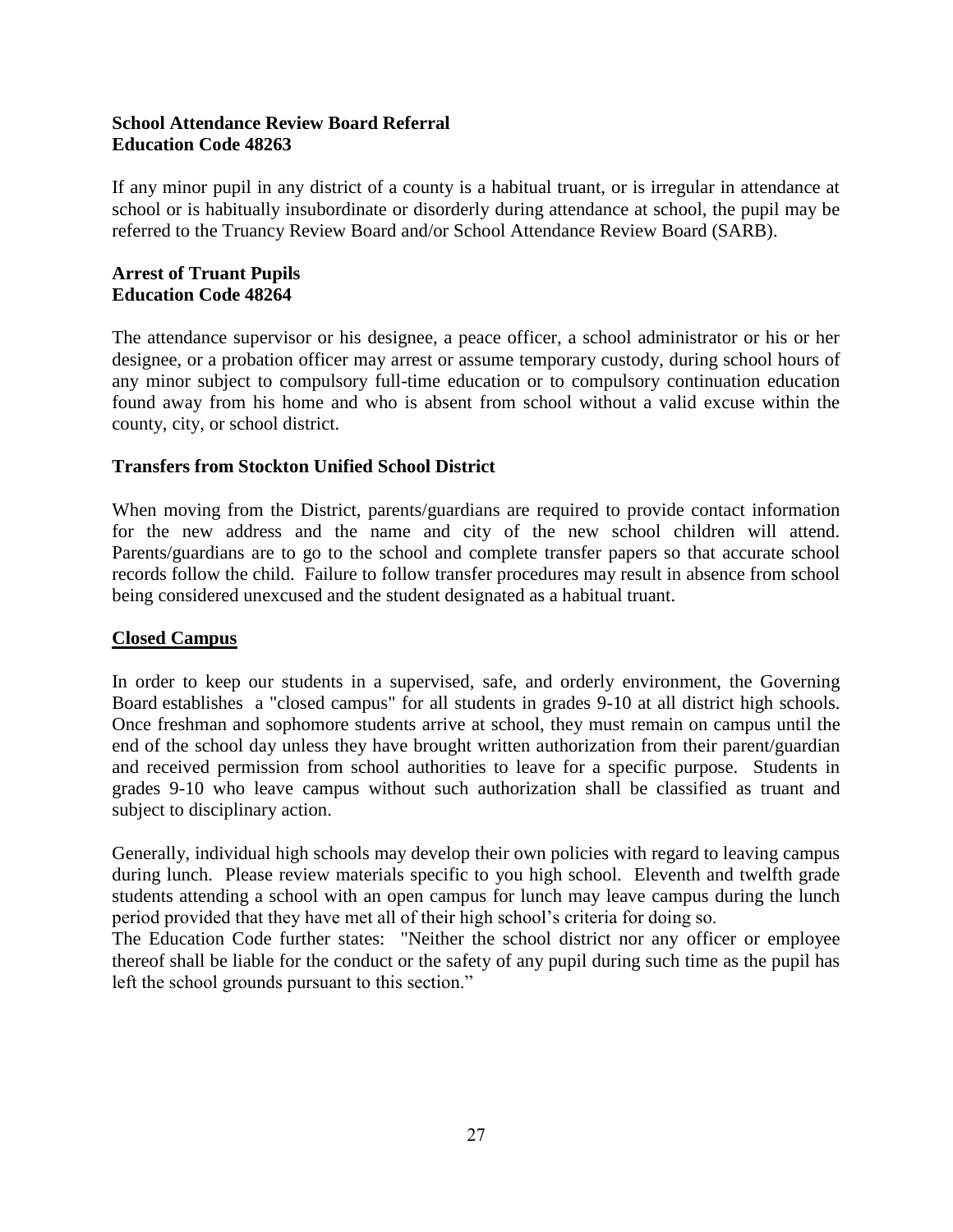# **IV. PROCEDURES FOR DEALING WITH VIOLATIONS AND RIGHT OF APPEAL**

# **A. No Student May Be Punished For Alleged Misconduct Without Due Process.**

# **1. Students are Entitled to:**

- a. Oral or written notice of the charges.
- b. An explanation of the evidence.
- c. An opportunity to present his/her side of the story.

#### **2. Suspension and Due Process Requirements. Education Code 48903, 48911**

- a. Definition:
	- A suspension is a temporary removal from school for violation of school rules.
	- A student may not be suspended for more than five days at a time.
	- A student may not be suspended for more than twenty days per school year from any one school. The District will transfer the student to an alternative education setting at 20 days of suspension.
	- In cases where a recommendation for expulsion has been made, the suspension may be extended by the Superintendent's designee until the expulsion hearing is held.
	- Reinstatement of the suspended pupil shall not be contingent upon the attendance by the pupil's parent or guardian at such conference.
- b. Student's Right to a Hearing

The principal or designee shall meet with the student for the purpose of:

- (1) presenting oral or written notice of the charges;
- (2) giving an explanation of the evidence; and
- (3) giving the student an opportunity to present his or her side of the story.

If it is determined that the student is responsible for a violation of school rules, the student may be suspended for no more than five consecutive school days.

c. Parent Conference

At the *beginning* of a suspension, the parent or guardian of the student being suspended should be notified in writing of the following:

(1) A statement of the facts leading to the decision to suspend.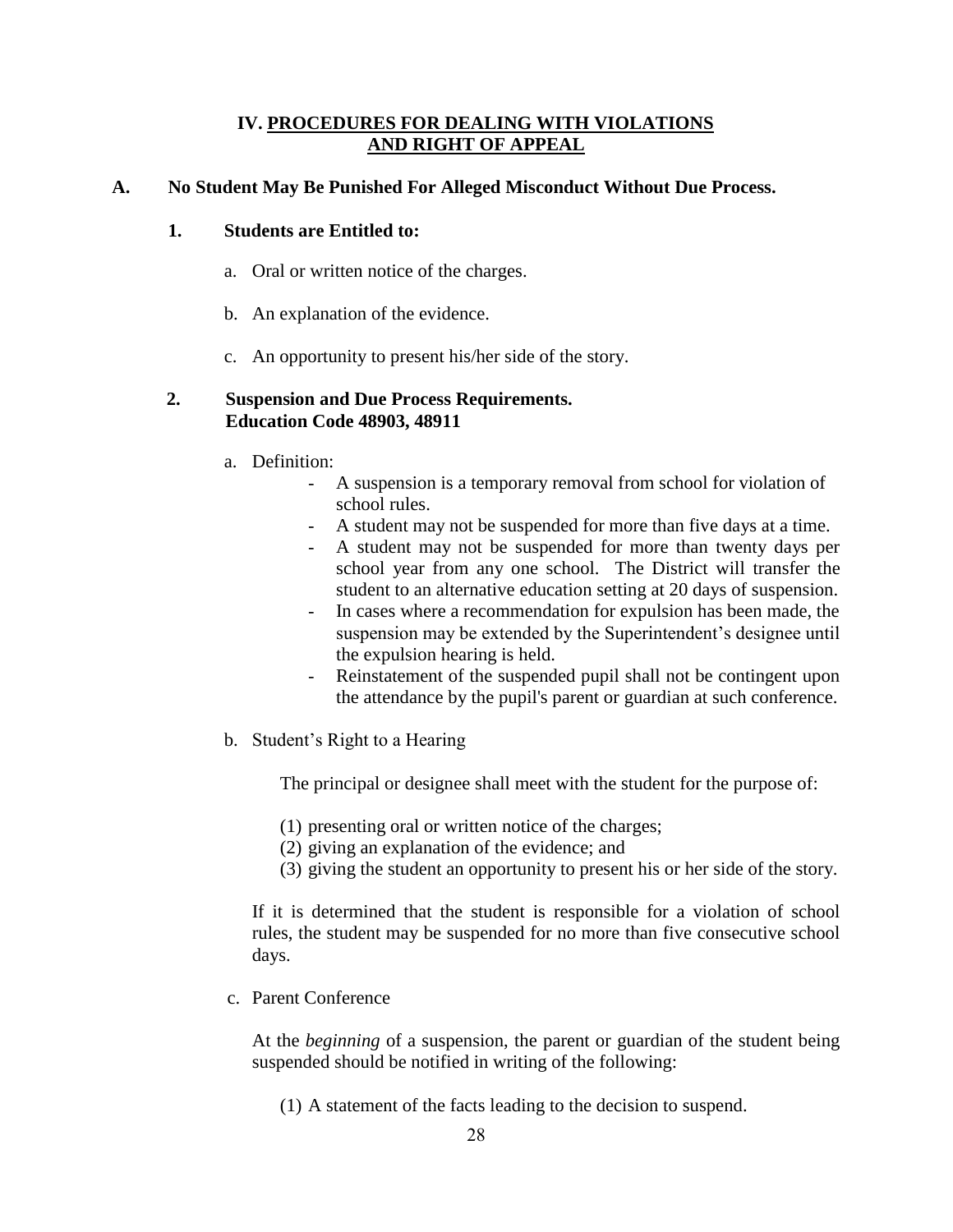- (2) The date and time when the student will be allowed to return to school.
- (3) A statement of the parent's or student's right to have access to the student's records.
- (4) A request that the parent (guardian) attend a conference to discuss the student's behavior.

The parent (guardian) is required by law to respond without delay any request from school officials to attend a conference regarding his or her child's behavior.

d. Parent's Right to Appeal

The student and his or her parents (or guardians) have the right to request a meeting with the principal if an appeal of this action is desired. They may appeal to the appropriate Educational Services Director within 3 weeks of the date of suspension when a suspension is issued by the principal or in any other instance in which a review of the District's action is desired.

# **3. Expulsion and Due Process Requirements. Education Code 48918**

- a. Definition: An expulsion is the long-term removal of a student from attendance at any school in the district by the Board of Education.
- b. Student's Right to a Hearing:
	- (1) A hearing panel shall be convened to determine whether a student should be expelled. The hearing shall take place within thirty (30) school days of the date the principal determines the student has committed an act deserving suspension and expulsion. The student can postpone the hearing one time for up to 30 days.
	- (2) At least 10 days before the hearing, parents (or guardians) must be given written notice through U.S. Mail that an expulsion hearing has been scheduled.
	- (3) The student and his/her parents/guardians (or legal representative) have the right to call witnesses, question school officials, subpoena witnesses, and present information on behalf of the student.